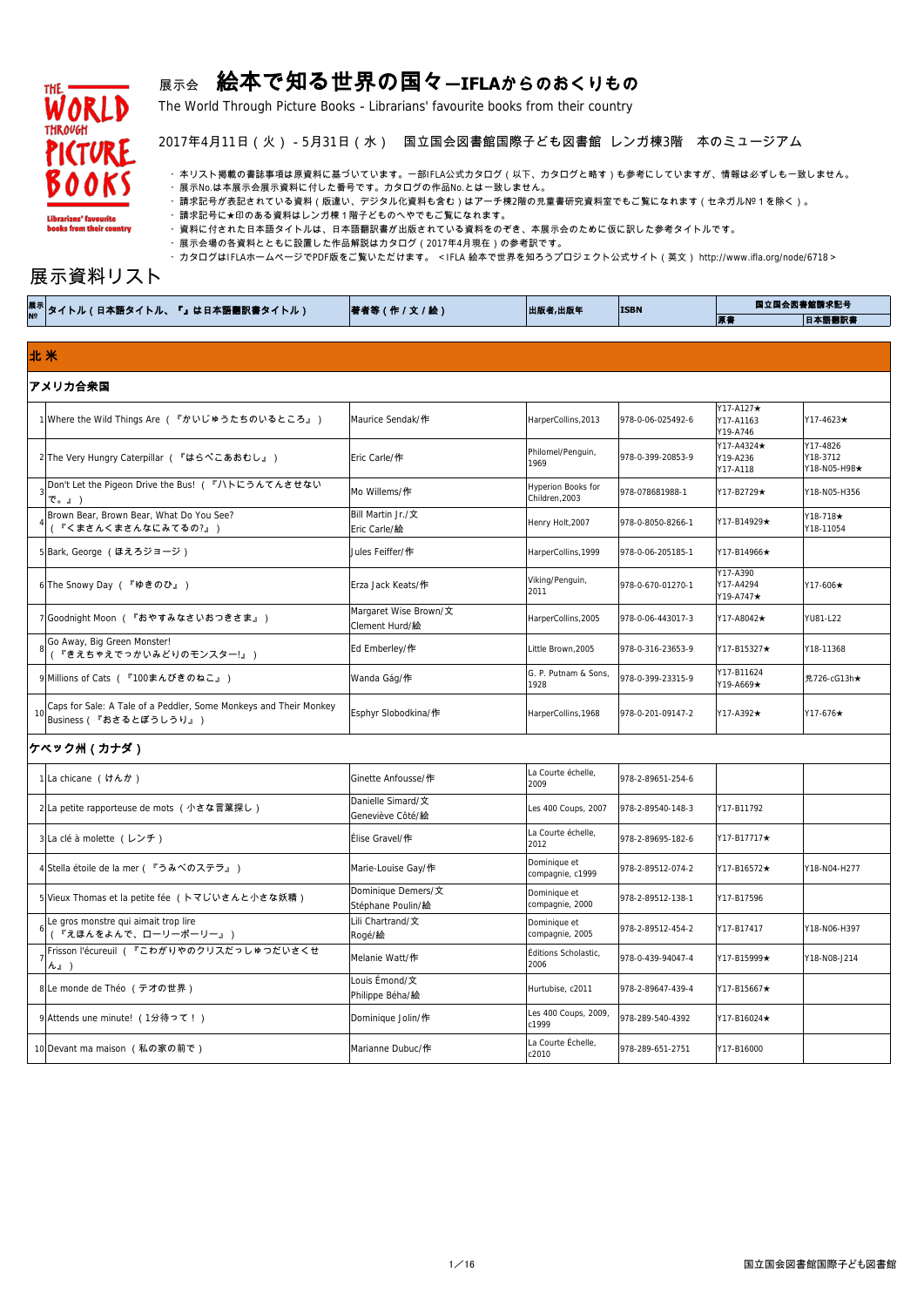| 展示 <mark>タイ</mark>  <br>「日本語タイトル、<br>トル ( | 『』は日本語翻訳書タイトル) | 作 / 文 / 絵) | 出版者,出版年 | <b>ISBN</b> |    | 国立国会図書館請求記号 |
|-------------------------------------------|----------------|------------|---------|-------------|----|-------------|
|                                           |                |            |         |             | ■原 | 日本語翻訳書      |
|                                           |                |            |         |             |    |             |

#### アルゼンチン共和国 1 Uno y otro (ある子、別の子) María Wernicke/作 Calibroscopio,2006 978-987-2220-42-6 Y17-B15843★ <sup>2</sup> Mateo y su gato rojo (マテオと赤いネコ) Silvina Rocha/<sup>作</sup> Lucía Mancilla Prieto/絵 Ediciones del  $\begin{array}{|l|l|}\n \hline \text{Equations} & \text{def} \\
\hline\n \text{Naranjo,}2010 & 978-987-1343-24-9 & \text{Y17-B14681} \end{array}$ 3 Tuk es Tuk (トゥクはトゥク) claudia Legnazzi/作 Ediciones del Eclipse,2009 978-987-9011-71-3 Y17-B14678★ 4 La hormiga que canta **(歌うアリ)** Laura Devetach/文 Juan Lima/絵 Ediciones del Eclipse,2006 987-987-9011-62-1  $\vert$ 9717-B14679★ 5 Caperucita Roja (tal como se la contaron a Jorge) ((ホルヘが聞いた)赤ずきん) Luis Pescetti/文 O'Kif/絵 Alfaguara Infantil,2008 978-987-04-0140-7 | Y17-B14682★ 6 i<sub>と</sub>Has visto? (見たことある?) Istvansch/作 Ediciones del Eclipse,2006 978-987-9011-83-6  $\vert$  Y17-B14735★ 7 Nariz de higo **(イチジクの鼻)** Roberta Iannamico/文 Biank/絵 Pequeño Editor,2005 978-987-2209-4-14 Y17-B14684★ 8 La Caperucita Roja **(赤ずきん)** Perrault/原作 Leicia Gotlibowski/絵 Ediciones del Eclipse,2006 978-987-04-0140-7 Y17-B14683★ 9 La durmiente **(眠り姫)** María Teresa Andruetto/文 Istvansch/絵 Alfaguara Infantil,2010 978-987-04-1546-6 Y17-B14680★ 10 El árbol de lilas **(ライラックの木)** María Teresa Andruetto/文 Liliana Menéndez/絵 Comunicarte,2006 978-987-602-103-6 Y17-B14328★ 11 El Incendio (火災) María Teresa Andruetto/文 Gabriela Burin/絵 Ediciones del Eclipse,2008 978-987-9011-93-5  $\vert$  217-B14761★

#### 中南米

## グアドループ(フランスの海外県)

| 1 Rosalie et Ti Zandoli (ロザリーと小さなトカゲ)                   | Ophélie Bohème/文<br>Sylvie Leduc/絵            | PLB Éditions, 2007             | 978-2-35365-025-5  | Y17-B15702       |  |  |
|---------------------------------------------------------|-----------------------------------------------|--------------------------------|--------------------|------------------|--|--|
| 2 Toc, toc, toc! C'est Manioc (トン、トン、トン! Maniocです)      | Laure Galvani/作                               | PLB Éditions, 2012             | 978-2-35365-059-0  | IY17-B15502      |  |  |
| 3 Maman-dlo (水のママ)                                      | Alex Godard/作                                 | Albin Michel<br>jeunesse, 1998 | 978-2-226-09079-9  | $Y17-B2364\star$ |  |  |
| 4 Les 7 dons d'Anansi (アナンシの七つの贈り物)                     | Danielle Monsoro/作                            | PLB Éditions, 2011             | 1978-2-35365-066-8 | IY17-B15674      |  |  |
| 5 Frogolo et Marcello = Fwogolo é Mawsélo (フロゴロ と マルセロ) | Danielle Monsoro/作<br>Romuald Monsoro/クレオール語訳 | PLB Éditions, 2011             | 1978-2-35365-065-1 | Y17-B15731       |  |  |
| 6 Les œufs de Man Firmin (Man Firminの卵)                 | Nicole Noizet/文<br>Javie Munoz/絵              | PLB Éditions, 2006             | 1978-2-912300-97-3 | Y17-B15732       |  |  |
| │コロンビア共和国                                               |                                               |                                |                    |                  |  |  |

| 1 Tocotoc, el cartero enamorado (トコトク、恋する郵便配達員)                         | Clarisa Ruiz/文<br>Alekos/絵 | Panamericana, 1998 | 978-958-30-0475-9  | Y17-A5941          |
|-------------------------------------------------------------------------|----------------------------|--------------------|--------------------|--------------------|
| 2 Isabel en Invierno (冬のイサベル)                                           | Antonio Caballero/作        | Panamericana, 2003 | 1978-958-30-0519-0 | $YY17-B15182\star$ |
| Hamamelis, Miosotis y el señor Sorpresa<br>(アマメリスとミオソティス、そしてサプライズおじいさん) | Ivar Da Coll/作             | Alfaguara, 2006    | 978-958-704-372-3  | Y17-A5305          |
| 4 Hamamelis y el secreto (アマメリスと秘密)                                     | Ivar Da Coll/ <b>作</b>     | Alfaguara, 2006    | 978-958-704-371-6  |                    |
| 5 ¡No, no fui yo! <b>(違う、ぼくじゃない!)</b>                                   | Ivar Da Coll/作             | Alfaguara, 2011    | 1978-958-758-058-7 | Y17-B8729          |
| 6 Chigüiro Abo y Ata (チグィロとアボとアタ)                                       | Ivar Da Coll/ <b>作</b>     | <b>Babel, 2010</b> | 978-958-8445-04-5  | Y17-A4538          |
| Garabato: historias de Eusebio II (いたずら書き:エウセビオの物語<br>2)                | Ivar Da Coll/作             | <b>Babel, 2006</b> | 1978-958-97602-6-0 | Y17-A6051          |
| 8 Tengo miedo (エウセビオとかいじゅう)                                             | Ivar Da Coll/作             | <b>Babel, 2006</b> | 978-958-97822-3-1  | Y17-A6052          |
| 9 Torta de cumpleaños (エウセビオとバースデーケーキ)                                  | Ivar Da Coll/作             | <b>Babel, 2006</b> | 1978-958-97602-5-3 | Y17-B16598         |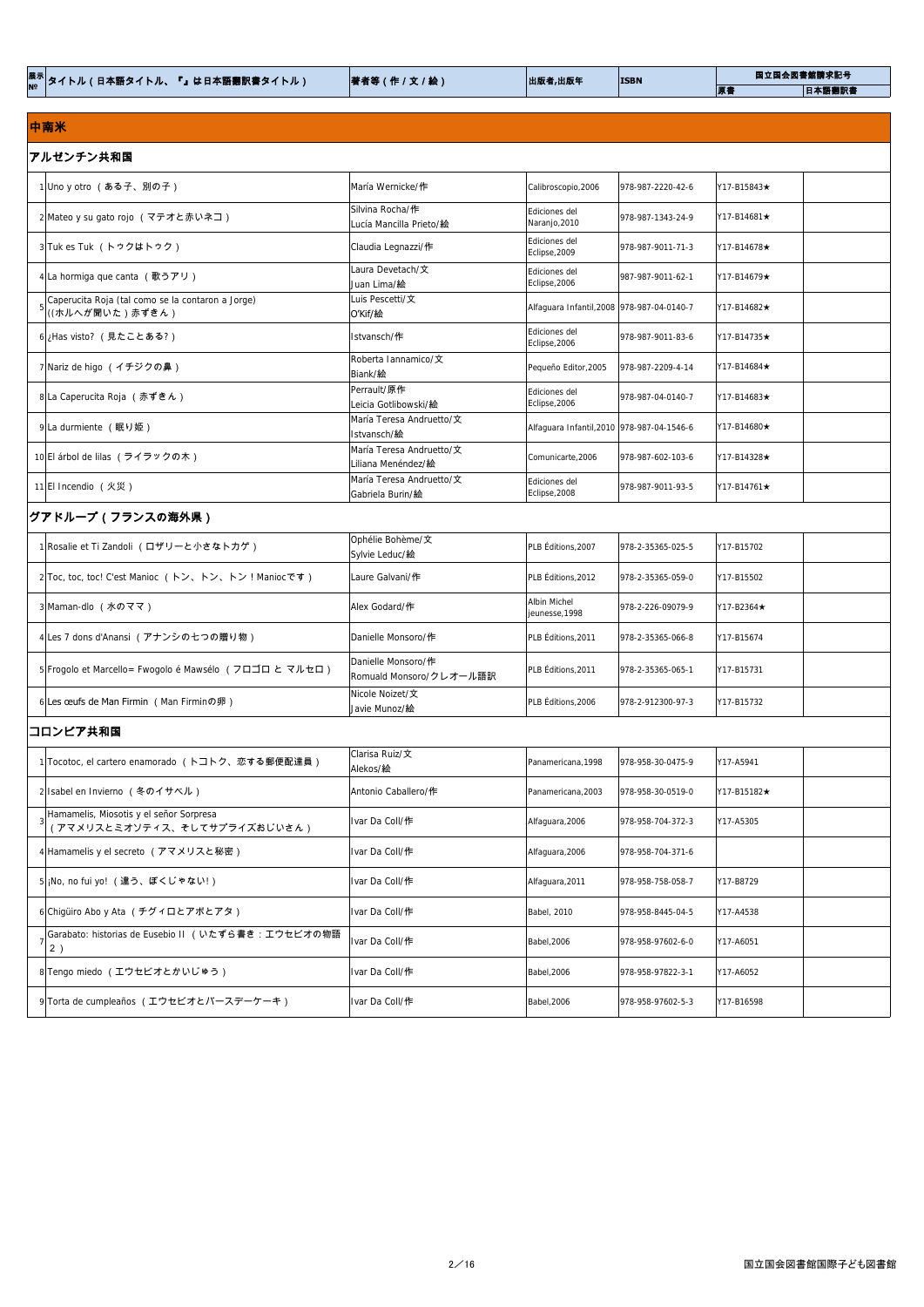| │ <sup>展示│</sup> タイトル(日本語タイトル、『』は日本語翻訳書タイトル) | 著者等(作/文/絵) | 出版者,出版年 | <b>ISBN</b> |    | 国立国会図書館請求記号 |
|----------------------------------------------|------------|---------|-------------|----|-------------|
|                                              |            |         |             | 原書 | 日本語翻訳書      |

| ハイチ共和国                                                                         |                                                              |                                  |                   |                          |  |  |  |  |  |
|--------------------------------------------------------------------------------|--------------------------------------------------------------|----------------------------------|-------------------|--------------------------|--|--|--|--|--|
| Odette Roy Fombrun raconte Bouqui et Malice<br>(Odette Roy Fombrunが語るブーキーとマリス) | Odette Roy Fombrun/文<br>Chevelin Djasmy Pierre/絵             | Editha, 2011                     | 978-99935-95-88-5 |                          |  |  |  |  |  |
| 2Drôle de Ratutu! (おかしなラトゥトゥ!)                                                 | Clélie Aupont/文<br>Rodchield Lamothe/絵                       | Editha, 2011                     | 978-99935-95-90-8 |                          |  |  |  |  |  |
| 3 Bénisoit en vacances (ベニソワの休日)                                               | Marlène Étienne/文<br>Chevelin Djasmy Pierre/絵                | Editha, 2011                     | 978-99935-95-86-1 |                          |  |  |  |  |  |
| 4Le Loup et l'agneau (狼と子羊)                                                    | Maël Fouchard/文<br>Chevelin Djasmy Pierre/絵                  | Editha, 2009                     | 978-99935-95-71-7 |                          |  |  |  |  |  |
| 5 La Folle poursuite (野生の追跡)                                                   | Ilona Armand/文<br>Chevelin Djasmy Pierre/絵                   | Editha, 2008                     | 978-99935-95-21-2 |                          |  |  |  |  |  |
| 6De surprise en surprise (おどろき)                                                | Odette Roy Fombrun/文<br>Patrick Charles/絵                    | Hachette-<br>Deschamps, 2001     | 99935-31-11-1     |                          |  |  |  |  |  |
| 7 Tatézoflanbo                                                                 | Tamara Durand/文<br>Marc-Yves Deshauteur/絵                    | Hachette-<br>Deschamps, 2005     | 99935-31-46-4     | Y17-B15846               |  |  |  |  |  |
| 8 La Fête des morts (死者の日)                                                     | Dany Laferrière/文<br>Frédéric Normandin/絵                    | Éditions de la<br>Bagnole, 2009  | 978-2-923342-27-6 | Y17-B15661★              |  |  |  |  |  |
| 9 L'Étrange maladie de Nicolas (ニコラの奇妙な病気)                                     | Bernadette Saint-Paul/文<br>Réginald Nazaire/絵                | Hachette<br>Deschamps, 2006      | 99935-31-41-3     |                          |  |  |  |  |  |
| 10 La Grosse voix du rakbwa (しげみのしわがれ声)                                        | Maël Fouchard/文<br>Bérénice F. Baussan/絵                     | Editha, 2009                     | 978-99935-95-75-5 |                          |  |  |  |  |  |
| ブラジル連邦共和国                                                                      |                                                              |                                  |                   |                          |  |  |  |  |  |
| 1 Asa de papel (紙の翼)                                                           | Marcelo Xavier/文<br>Gustavo Campos/写真                        | Formato, 2006                    | 978-85-7208-093-4 | Y17-B1572<br>Y17-B16589  |  |  |  |  |  |
| 2 Até passarinho passa (小さな鳥さえ飛んでいく)                                           | Bartolomeu Campos de Queirós/ $\pm$<br>IElisabeth Teixeira/絵 | Moderna, 2003                    | 978-85-16-03641-6 | Y17-B7062★               |  |  |  |  |  |
| 3 Bruxinha Zuzu (小さな魔女ズーズー)                                                    | Eva Furnari/作                                                | Moderna, 2010                    | 978-85-16-06687-1 | Y17-B15149★              |  |  |  |  |  |
| 4 Macaquinho (小さなサルくん)                                                         | Ronaldo Simões Coelho/作                                      | FTD, 2011                        | 978-85-322-7602-5 | Y17-B13670               |  |  |  |  |  |
| 50 Menino Marrom (茶色の少年)                                                       | Ziraldo/作                                                    | Melhoramentos,<br>2012           | 978-85-06-00519-4 | Y8-B12717                |  |  |  |  |  |
| 6 Menina bonita do laço de fita (リボンをつけたかわいい女の子)                               | Ana Maria Machado/文<br>Claudius/絵                            | Ática, 2012                      | 978-85-08-06639-1 | Y17-B7111                |  |  |  |  |  |
| 7 Pedro e lua (ペドロと月)                                                          | Odilon Moraesb/作                                             | Cosac Naify, 2004                | 978-85-7503-338-8 | Y17-B7023★               |  |  |  |  |  |
| 8 0 que os olhos não vêem (見えないもの)                                             | Ruth Rocha/文<br>Carlos Brito/絵                               | Salamandra, 2012                 | 978-85-16-08164-5 | Y17-B10574               |  |  |  |  |  |
| 9 O rei de quase-tudo <b>(あれもこれも持っている王様)</b>                                   | Eliardo França/作                                             | Global Editora, 2011             | 978-85-260-1600-2 | Y17-B1630★<br>Y17-B18331 |  |  |  |  |  |
| 10 Vizinho, vizinha (隣人、隣人)                                                    | Graça Lima,<br>Mariana Massarani,<br>$\alpha$ Malla $\mu$    | Companhia das<br>Letrinhas, 2002 | 978-85-7406-149-8 | Y17-B3642★               |  |  |  |  |  |

Roger Mello/作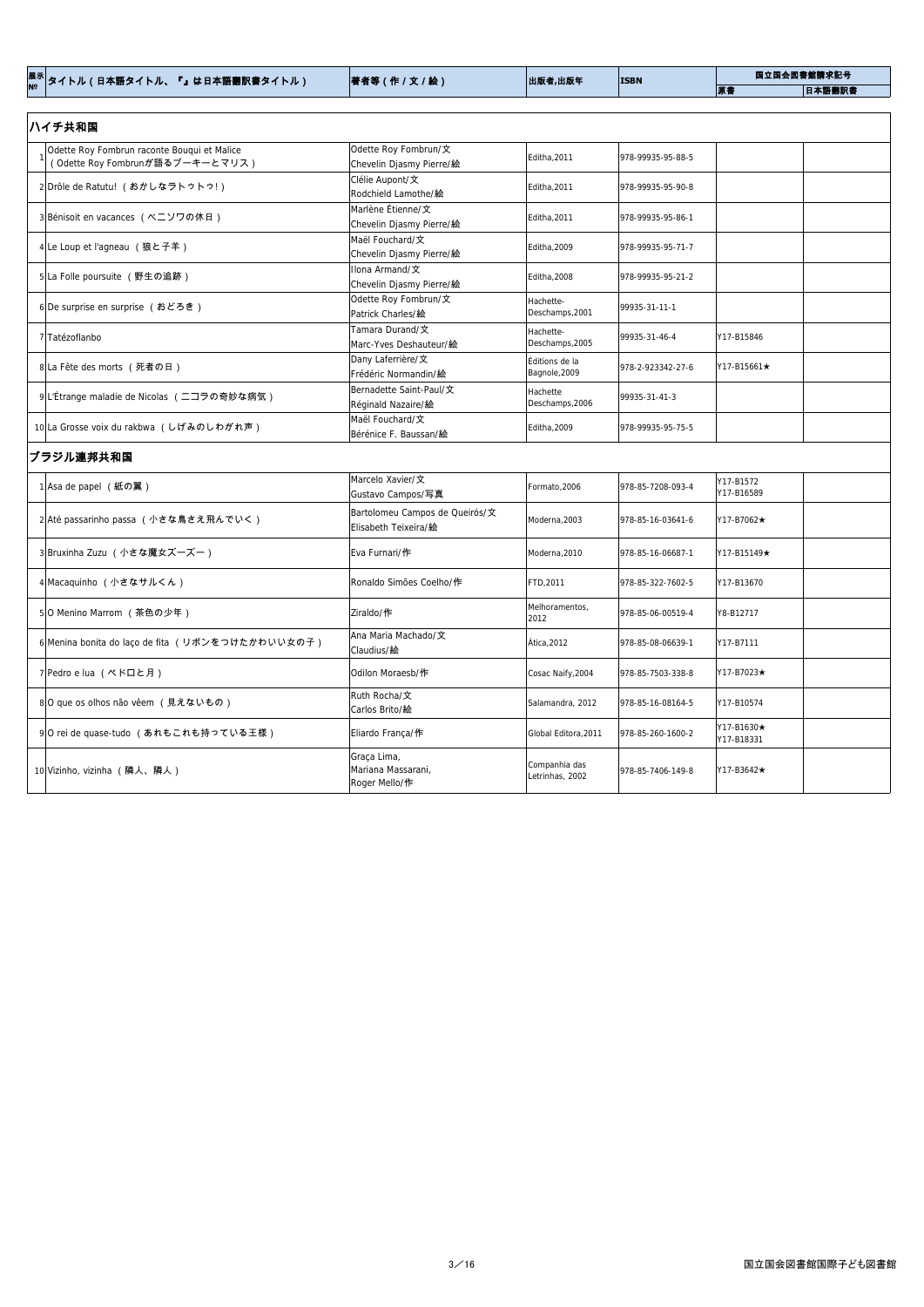| 日本語翻訳書<br>原書 |  | <sup>展示│</sup> タイトル(日本語タイトル、『』は日本語翻訳書タイトル) | 著者等(作/文/絵) | 出版者,出版年 | <b>ISBN</b> | 国立国会図書館請求記号 |  |
|--------------|--|--------------------------------------------|------------|---------|-------------|-------------|--|
|              |  |                                            |            |         |             |             |  |

# 大洋州

| オーストラリア連邦                                                          |                                            |                              |                   |                         |                   |  |  |  |
|--------------------------------------------------------------------|--------------------------------------------|------------------------------|-------------------|-------------------------|-------------------|--|--|--|
| 1 Possum magic (『ポスおばあちゃんのまほう』)                                    | Mem Fox/文<br>Julie Vivas/ <b>絵</b>         | Scholastic, 1983             | 978-1-74299-000-2 | Y17-B8196<br>Y17-B17721 | Y18-N03-H231      |  |  |  |
| 2 Wombat stew (ウォンバットのシチュー)                                        | Marcia Vaughan/文<br>Pamela Lofts/絵         | Scholastic, 1984             | 978-1-74362-182-0 |                         |                   |  |  |  |
| There's a hippopotamus on our roof eating cake<br>(屋根の上でケーキを食べるカバ) | Hazel Edwards/文<br>Deborah Niland/絵        | Penguin, 1980                | 978-0-14-350136-7 | $Y17 - B16533+$         |                   |  |  |  |
| 4 Big rain coming (雨がくるぞ)                                          | Katrina Germein/文<br>Bronwyn Bancroft/絵    | Puffin Books, 1999           | 978-0-14-350045-2 | Y17-B1545★              |                   |  |  |  |
| 5 Edward the emu (エミューのエドワード)                                      | Sheena Knowles/文<br>Rod Clement/絵          | Harper Collins, 1988         | 978-0-2071-7051-5 | Y17-B17399              |                   |  |  |  |
| 6 Who sank the boat? (ボートがしずんだの、だれのせい?)                            | Pamela Allen/作                             | Penguin, 1982                | 978-0-14-050940-3 | Y17-B9129★              | $Y18-M98-79\star$ |  |  |  |
| 7 Pete the sheep (牧羊羊のピート)                                         | Jackie French/作                            | Harper Collins, 2004         | 978-0-207-19974-5 | Y17-B7467               |                   |  |  |  |
| 8 Magic beach (魔法の浜べ)                                              | Alison Lester/ <b>作</b>                    | Allen&Unwin, 1990            | 978-174237-3126   | Y17-B11855★             |                   |  |  |  |
| 9 The lost thing (『ロスト・シング』)                                       | Shaun Tan/作                                | Hachette Children's,<br>2000 | 978-0-7344-1138-9 | Y17-A7873★              | KC482-J481        |  |  |  |
| 10 The little refugee (小さな亡命者)                                     | Anh Do and Suzanne Do/文<br>Bruce Whatley/絵 | Allen&Unwin, 2011            | 978-1-74237-832-9 | Y1-B408                 |                   |  |  |  |

# ニュージーランド

| Hairy Maclary from Donaldson's Dairy<br>『もしゃもしゃマクレリーおさんぽにゆく』)      | Lynley Dodd/作                           | Puffin Books, 2014  | 978-0-143-30615-3 | Y17-B11319★             | $\overline{Y}$ 18-NO4-H231 $\overline{\star}$ |
|--------------------------------------------------------------------|-----------------------------------------|---------------------|-------------------|-------------------------|-----------------------------------------------|
| 2A Summery Saturday Morning (夏の土曜日の朝)                              | Margaret Mahy/文<br>Selina Young/絵       | Puffin Books, 2010  | 978-0-14350452-8  | Y17-B17700              |                                               |
| 3 The Little Yellow Digger (小さな黄色のショベルカー)                          | Betty Gilderdale/文<br>Alan Gilderdale/絵 | Scholastic NZ, 2009 | 978-1-86943-212-6 | $Y$ 17 - <b>B</b> 11970 |                                               |
| 4 The Kuia and the Spider (おばあさんと蜘蛛)                               | Patricia Grace/文<br>Robyn Kahukiwa/絵    | Puffin Books, 2011  | 978-014050387-6   | Y17-B17704              |                                               |
| 5 How Maui Slowed the Sun ( 『マウイたいようをつかまえる』)                       | Peter Gossage/作                         | Puffin Books, 2011  | 978-0-14-350518-1 | Y17-B17703              | Y18-4397                                      |
| 6 The Bantam and the Soldier (にわとりと兵士)                             | Jennifer Beck/文<br>Robyn Belton/絵       | Scholastic NZ, 2014 | 978-1-77543-207-4 | Y 17-B 17705            |                                               |
| My Cat Likes to Hide in Boxes<br>(わたしの猫は箱のなかにかくれるのが好き)             | Eve Sutton/文<br>Lynley Dodd/絵           | Puffin Books, 2014  | 978-0-143-50607-2 | Y17-B13755              |                                               |
| The Fierce Little Woman and the Wicked Pirate<br>(小さく勝気な女といじわるな海賊) | Joy Cowley/文<br>Sarah Davis/絵           | Gecko Press, 2010   | 978-1-877467-41-7 | Y17-B14105              |                                               |
| 9 Grandma McGarvey (McGarveyおばあちゃん)                                | Jenny Hessell/文<br>Trevor Pye/絵         | Scholastic NZ, 2009 | 978-1-86943-111-2 | Y 17-B 17702            |                                               |
| 10 The House That Jack Built (ジャックのたてた家)                           | Gavin Bishop/作                          | Gecko Press, 2012   | 978-1-877467-60-8 | Y17-B17719              |                                               |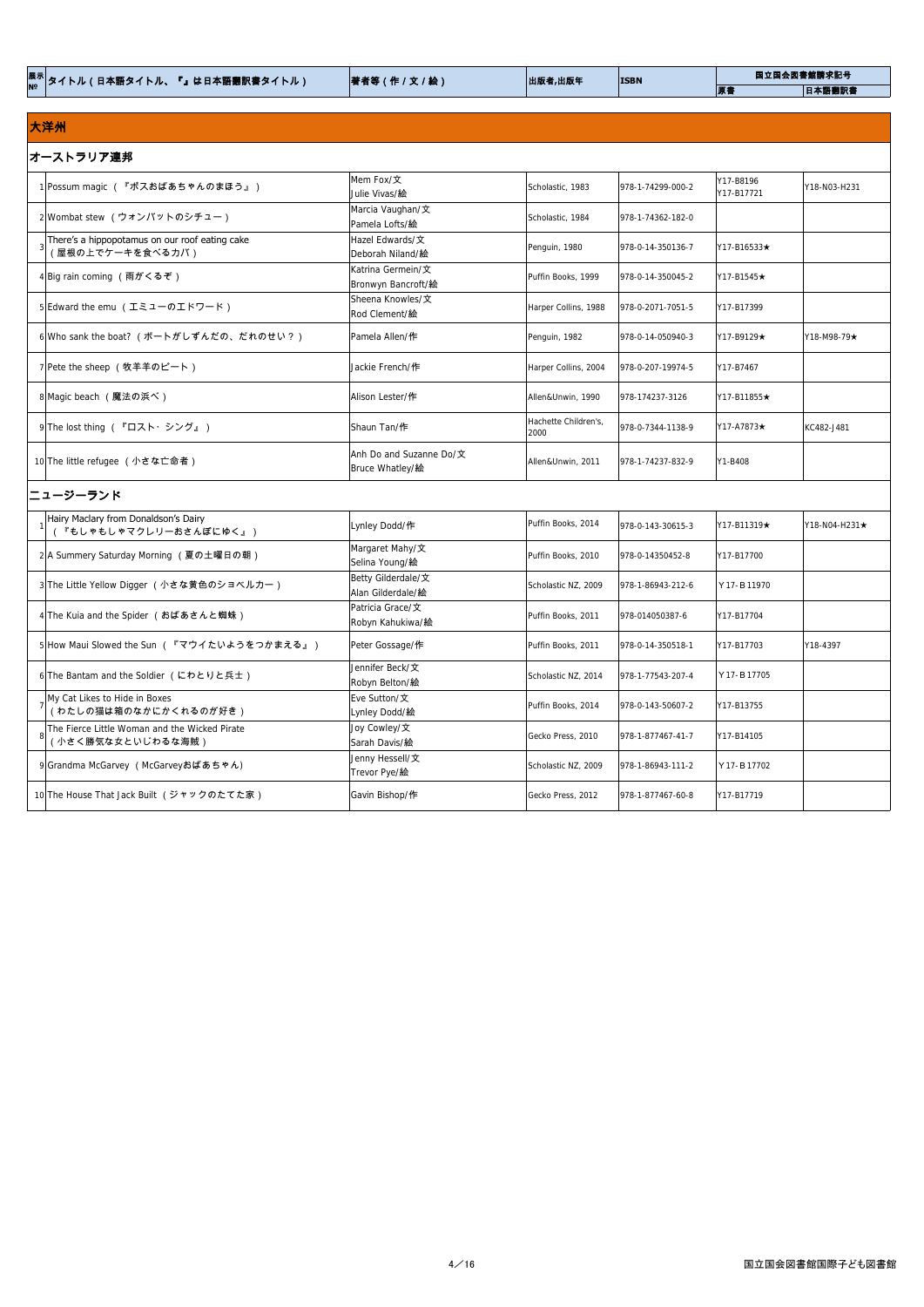| 日本語翻訳書<br>原書 | <sup>展示│</sup> タイトル(日本語タイトル、『』は日本語翻訳書タイトル) | 著者等(作/文/絵) | 出版者,出版年 | <b>ISBN</b> | 国立国会図書館請求記号 |
|--------------|--------------------------------------------|------------|---------|-------------|-------------|
|              |                                            |            |         |             |             |

# アジア

| インド                                              |                                         |                                |                   |                  |              |
|--------------------------------------------------|-----------------------------------------|--------------------------------|-------------------|------------------|--------------|
| 1 Mrs. Woolly's Funny Sweaters (ウーリー夫人のおかしなセーター) | Asha Nehemiah/文<br>Subir Roy/絵          | Children's Book<br>Trust, 2005 | 978-81-7011-971-5 | Y17-B16037       |              |
| 2 The Weather And I (お天気とわたし)                    | Devika Rangachari/文<br>Ankur Mitra/絵    | Children's Book<br>Trust, 2011 | 978-81-7011-984-5 | Y17-B16036       |              |
| 3 Mother is Mother (りすのおかあさん)                    | Shankar/文<br>Pulak Biswas/絵             | Children's Book<br>Trust, 1968 | 978-81-7011-043-2 | Y17-B16031       |              |
| 4 Little Tiger Big Tiger (子トラの物語)                | Lois Hamilton Fuller/文<br>Anil Vyas/絵   | Children's Book<br>Trust, 1970 | 978-81-7011-068-2 | Y17-B16038       |              |
| 5 Counting Clouds (雲を数える)                        | Santhini Govindan/文<br>Saurabh Pandey/絵 | Children's Book<br>Trust, 2011 | 978-81-7011-982-1 | Y17-B16035       |              |
| 6 Colours in My World (わたしの周りの世界の様々な色)           | Devika Rangachari/文<br>Sanjay Sarkar/絵  | Children's Book<br>Trust, 2009 | 978-93-80076-16-4 | Y17-B16034       |              |
| 7 Oly and Owly (オリーとオウリー)                        | Benita Sen/文<br>Saurabh Pandey/絵        | Children's Book<br>Trust, 2007 | 978-81-89750-41-1 | Y17-B16033       |              |
| 8 The Runaway Wheel (転がるタイヤ)                     | Asha Nehemiah/文<br>Subir Roy/絵          | Children's Book<br>Trust, 1999 | 978-81-7011-846-8 | $Y17-B2133\star$ |              |
| 9 Balloons For Me (風船とぼく)                        | Navin Menon/文<br>Viky Arya/絵            | Children's Book<br>Trust, 1996 | 987-81-7011-744-5 | Y17-B16039       |              |
| 10 All Fools' Day (エイプリルフール)                     | Sigrun Srivastava/文<br>Subir Roy/絵      | Children's Book<br>Trust, 1988 | 978-81-7011-410-9 | Y17-B16032       |              |
| 大韓民国                                             |                                         |                                |                   |                  |              |
| 1 감기 걸린 날 (『かぜひいちゃった日』 )                         | Dong Soo Kim/作                          | Borim Press, 2011              | 978-89-433-0479-9 | Y17-AZ5103★      | Y18-N04-H121 |
| 2 노란 우산 ( 『きいろいかさ』 )                             | Jae Soo Ryu/作                           | Borim Press, 2007              | 978-89-433-0691-5 | YU81-AZ194       | YU81-J421    |

| 2 노란 우산 ( 『きいろいかさ』 )                | Jae Soo Ryu/作                          | Borim Press, 2007 | 978-89-433-0691-5  | <b>YU81-AZ194</b>    | YU81-J421          |
|-------------------------------------|----------------------------------------|-------------------|--------------------|----------------------|--------------------|
| 3 마음의 집 (『こころの家』)                   | Hee Kyung Kim/文<br>Iwona Chmielewska/絵 | Changbi, 2010     | 978-89-364-5431-9  | Y17-AZ6899★          | Y18-N13-L141       |
| 4 만희네 집 (『マンヒのいえ』)                  | Yoon Duck Kwon/ <b>作</b>               | Gilbut, 1995      | 978-89-86621-10-5  | Y17-AZ692★           | $Y18-M99-33*$      |
| 5   설빔 (『ソルビム:お正月の晴れ着』)             | Hyun Ju Bae/作                          | Sakyejul, 2007    | 978-89-5828-203-7  | Y2-AZ5168★           | $YY1-N07-H21\star$ |
| 6 십장생을 찾아서 : 최향랑 그림책 (『十長生をたずねて』 )  | Hyang Rang Choi/作                      | Changbi, 2007     | 978-89-364-5414-2  | $Y17 - AZ5257 \star$ | Y18-N11-J19        |
| 7 아씨방 일곱 동무 (『あかてぬぐいのおくさんと7人のなかま』 ) | Young Kyung Lee/作                      | BIR, 1998         | 978-89-491-0020-3  | Y17-AZ2240★          | Y18-M99-558★       |
| 8 엄마 마중 ( 『かあさんまだかな』 )              | Tae Joon Lee/文<br>Dong Sung Kim/絵      | Hangilsa, 2004    | 978-89-356-5712-3  | Y17-AZ3596★          | Y18-N05-H420       |
| 9 파도야 놀자 (『なみ』)                     | Suzy Lee/作                             | BIR, 2009         | 1978-89-491-1205-3 | Y17-AZ6407★          | Y18-N09-J261       |
| 10 팥죽 할머니와 호랑이 (あずきがゆばあさんとトラ)       | Dae In Cho,<br>Sook Hee Choi/作         | Borim Press, 2011 | 978-89-433-0259-7  | $Y17 - AZ643\star$   |                    |
| <b> シンガポール共和国</b>                   |                                        |                   |                    |                      |                    |

| 1 Sasha Visits Singapore (サシャのシンガポール旅行)          | Shamini Flint/文<br>Alpana Ahuja/絵      | Sunbear Pub, 2006                            | 978-981-05-6540-4  | $Y17 - B17195 \star$ |              |
|--------------------------------------------------|----------------------------------------|----------------------------------------------|--------------------|----------------------|--------------|
| 2 Ah Kong's clock (アー・コンの時計)                     | Belinda Chan/文<br>Lynette Long/絵       | <b>Straits Times Press</b><br>Children, 2009 | 978-981-4266-37-6  | $Y17 - B12140\star$  |              |
| 3 The Elephant and the Tree (『象と木の物語』)           | Jin Pyn/ <b>作</b>                      | Epigram Books, 2006                          | 1978-981-05-6102-4 | Y17-B11656           | Y18-N09-J207 |
| 4 I don't want Mei Mei anymore! (メイメイなんてもういらない!) | Lynn Lee/文<br>Phua San San/絵           | <b>Straits Times</b><br>Press, 2008          | 978-981-4266-06-2  | Y17-B12125★          |              |
| 5 Prince Bear & Pauper Bear (王子クマとびんぼうグマ)        | Emily Lim/文<br>Neal Sharp/絵            | Mustard Seed<br>Books, 2010                  | 978-981-05-9004-8  | Y17-B12402           |              |
| 6Blow a Kiss (投げキッス)                             | David Seow/文<br>Enrico Sallustio/絵     | Bonnie Books, 2010                           | 978-981-08-2493-8  | Y17-B17152★          |              |
| 7 What Sallamah Didn't Know (サラマが知らなかったこと)       | Sharon Ismail/文<br>Khairudin Saharom/絵 | Candid Kids, 2007                            | 978-981-05-8994-3  | Y17-B12391           |              |
| 8 The Adventures of Mooty (ムーティの冒険)              | Jessie Wee/文<br>Kwan Shan Mei/絵        | Marshall Cavendish<br>Children, 2009         | 978-981-4276-55-9  | Y17-B17293           |              |
| 9 The Book that was Handed Down (おさがりの本)         | Yixian Quek/文<br>Grace Duan Ying/絵     | <b>Straits Times</b><br>Press, 2008          | 978-981-4266-05-5  | Y17-B12132★          |              |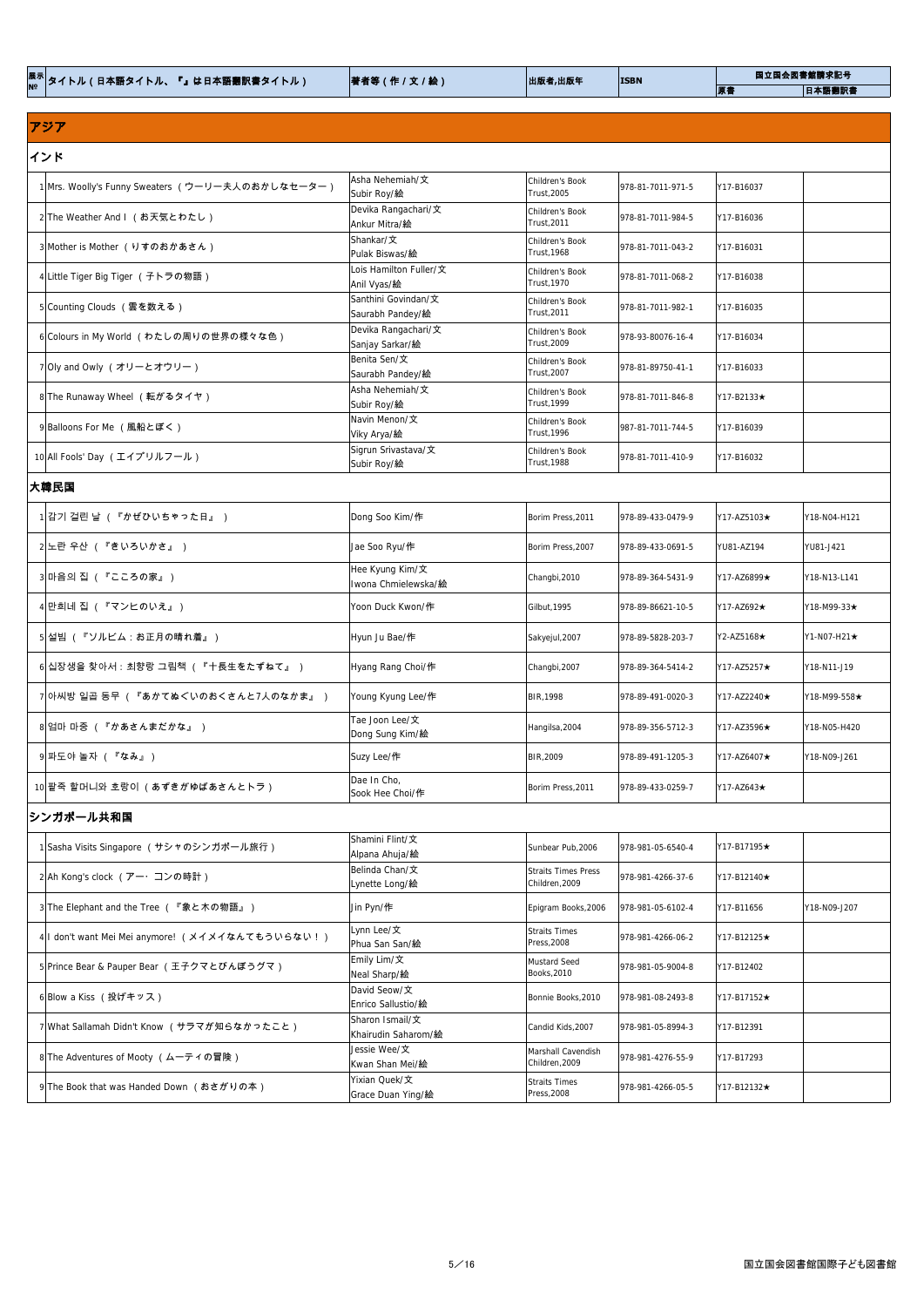| │ <sup>展示│</sup> タイトル(日本語タイトル、『』は日本語翻訳書タイトル) | 著者等(作/文/絵) | 出版者,出版年 | <b>ISBN</b> | 国立国会図書館請求記号 |        |
|----------------------------------------------|------------|---------|-------------|-------------|--------|
|                                              |            |         |             | 原書          | 日本語翻訳書 |

| 日本                                                      |                       |             |                   |                     |  |
|---------------------------------------------------------|-----------------------|-------------|-------------------|---------------------|--|
| しっぽのはたらき [Animal Tails]                                 | 川田健/文<br>薮内正幸/絵       | 福音館書店,1972  | 978-4-8340-0315-4 | $Y11 - M98 - 408$ ★ |  |
| $2$ <b>かばくん</b> [Hippopotamus]                          | 岸田衿子/文<br>中谷千代子/絵     | 福音館書店, 1966 | 978-4-8340-0081-8 | Y17-M98-798★        |  |
| 3 だるまちゃんとてんぐちゃん [Little Daruma and little Tengu]        | 加古里子/作                | 福音館書店 1967  | 978-4-8340-0124-2 | $Y17-M98-797\star$  |  |
| 4 1 1 ぴきのねこ [Eleven Hungry Cats]                        | 馬場のぼる/作               | こぐま社,1967   | 978-4-7721-0004-5 | $Y17-259\star$      |  |
| $5$ ぐりとぐら [Guri and Gura]                               | なかがわりえこ、<br>おおむらゆりこ/作 | 福音館書店,1967  | 978-4-8340-0082-5 | Y17-M98-793★        |  |
| 6 絵で読む広島の原爆 [Hiroshima: A Tragedy Never to Be Repeated] | 那須正幹/文<br>西村繁男/絵      | 福音館書店, 1995 | 978-4-8340-1265-1 | Y1-2103★            |  |
| 7 やまんばのにしき [The Witch's Magic Cloth]                    | 松谷みよ子/文<br>瀬川康男/絵     | ポプラ社,1967   | 978-4-591-00375-6 | $Y17-114-[2] \star$ |  |
| 8 だいくとおにろく [Oniroku and the Carpenter]                  | 松居直/再話<br>赤羽末吉/絵      | 福音館書店 1967  | 978-4-8340-0085-6 | $Y17-M98-801\star$  |  |
| 9おつきさまこんばんは [Good evening, dear moon]                   | 林明子/作                 | 福音館書店,1986  | 978-4-8340-0687-2 | $Y18-1997\star$     |  |
| 10 ぐるんぱのようちえん [Gurunpa's Kindergarten]                  | 西内みなみ/文<br> 堀内誠一/絵    | 福音館書店,1966  | 978-4-8340-0083-2 | Y17-M98-800★        |  |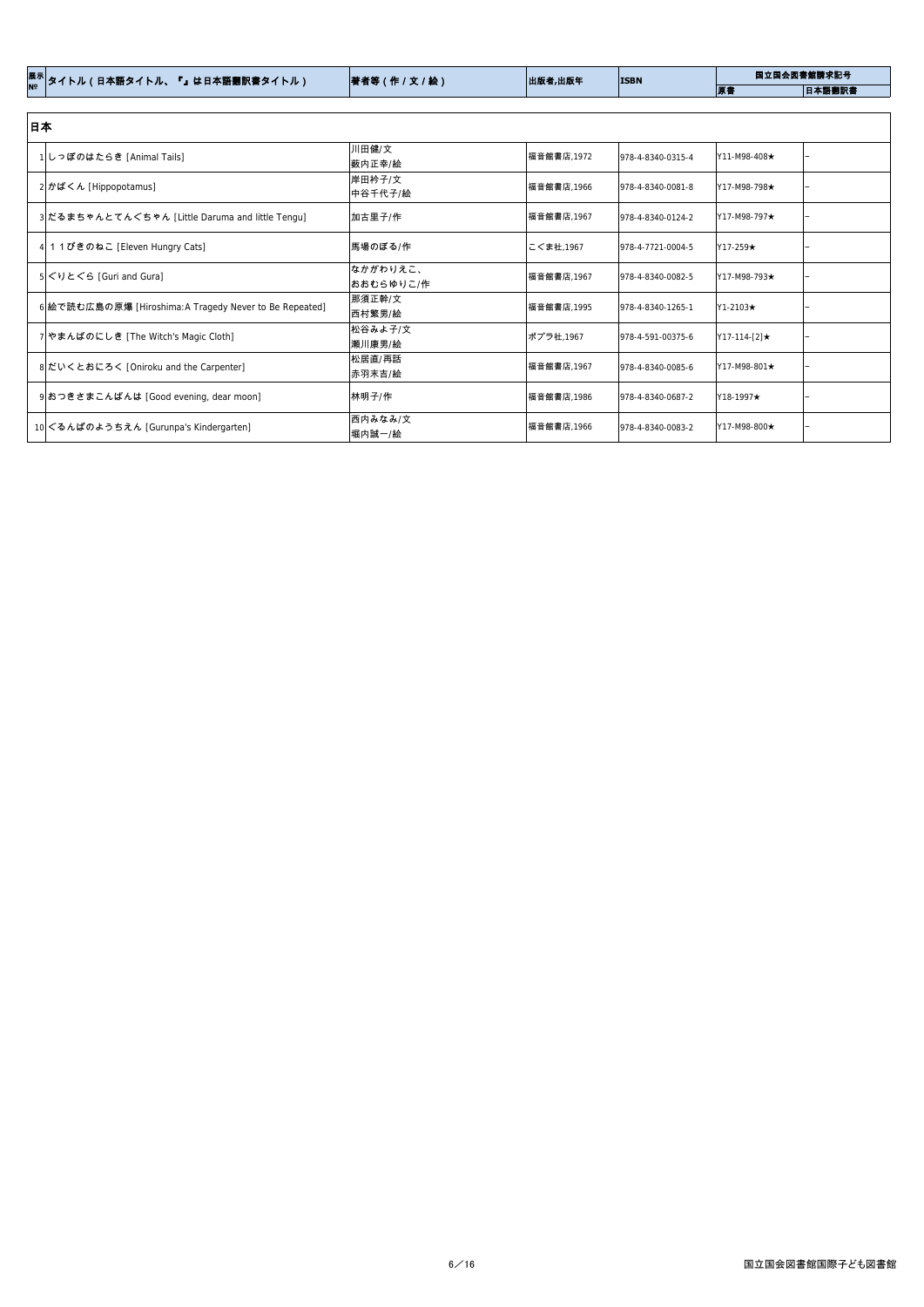|  | <sup>展示│</sup> タイトル(日本語タイトル、『』は日本語翻訳書タイトル) | 著者等(作 / 文 / 絵) | 出版者,出版年 | <b>ISBN</b> | 国立国会図書館請求記号 |        |
|--|--------------------------------------------|----------------|---------|-------------|-------------|--------|
|  |                                            |                |         |             | 原書          | 日本語翻訳書 |

### 中 東

| カタール国                                                                        |                                                                      |                                                                                      |                                                        |            |  |  |  |
|------------------------------------------------------------------------------|----------------------------------------------------------------------|--------------------------------------------------------------------------------------|--------------------------------------------------------|------------|--|--|--|
| 1-1 Hamda and Fisaikra (ハムダとフィサイクラ)                                          | Kaltham Al-Ghanem/文<br>May Al-Mannai/絵<br> Andy Smart/ <b>訳</b>      | Bloomsbury Qatar<br>Foundation, 2011                                                 | 978-99921-78-87-4<br>9921-78-87-6<br>(English edition) |            |  |  |  |
| حمدة وفسيكرة $1-2$ ( ハムダとフィサイクラ )                                            | Kaltham Al-Ghanem/文<br>May Al-Mannai/絵                               | Bloomsbury Qatar<br>Foundation, 2011                                                 | 978-99921-78-88-1<br>(Arabic edition)                  | Y17-AZ6954 |  |  |  |
| 2-1 Victory Over Abu Derya (アブー・ダルヤーに対する勝利)                                  | Mohamed Ali/作                                                        | Bloomsbury Qatar<br>Foundation, 2010                                                 | 978-9-9921-4223-3<br>(English edition)                 |            |  |  |  |
| الانتصار على أبي دريا $^{-2\left\vert \cdot\right\vert }$ ( アブー・ダルヤーに対する勝利 ) | Mohamed Ali/作                                                        | Bloomsbury Qatar<br>Foundation, 2010                                                 | 978-9-992142240<br>(Arabic edition)                    | Y17-AZ7239 |  |  |  |
| الأغاني التراثية للأطفال <br>(むかしの子どもの歌)                                     | Kaltham Al Ghanim/文<br>Khaled Al Fahd,<br>Tomader AI Esseiry/絵       | Qatar Museum<br>Authorities - National<br>Museum of Qatar,<br>2013                   | 99921-61-21-3                                          |            |  |  |  |
| 4AI Faresan (二人の騎手)                                                          | Kaltham Al Ghanim/文<br>National Museum of Qatar production<br>team/絵 | Qatar Museum<br>Authorities - National<br>Museum of Qatar,<br>2013                   | 99921-61-23-X                                          |            |  |  |  |
| بوابة القصر<br>(宮殿の門)                                                        | Kaltham Al Ghanim/文<br>Tomader AI Esseiry/絵                          | Qatar Museum<br>Authorities - National<br>Museum of Qatar,<br>2013                   | 99921-61-24-8                                          |            |  |  |  |
| مملكة القرنقعوة <br>(ガランガオ王国)                                                | Asma Al-Kuwari/文<br>Jawaher Ahmed/絵                                  | Children Literature<br>Centre for Training and 978-9927-4009-1-9<br>Consulting, 2013 |                                                        |            |  |  |  |

# トルコ共和国

| Keloğlan Suskunlar Ülkesinde (ケローラン しずかな国へ行く)                       | Melike Günyüz/文<br>Buket Topakoğlu/絵                   | Sedir, 2013                                | 978-605-86284-0-3                        |
|---------------------------------------------------------------------|--------------------------------------------------------|--------------------------------------------|------------------------------------------|
| 2 Karagöz ile Hacivat (カラギョズとハジバト)                                  | Suat Karadağ/文<br>Mustafa Koç/絵                        | Damla, 2008                                | 978-975381397-6                          |
| Nasrettin Hoca ve Cimri Komşunun Hikâyesi<br>(ナスレッディン・ホジャとけちな隣人)    | Melike Günyüz/文<br>Ceyhun Şen/絵                        | Sedir, 2013                                | 978-605-86284-2-7                        |
| 4 Dede Korkut Hikâyeleri (デデ・コルクトの物語)                               | Fatih M. Durmus/作                                      | Pan. 2011                                  | 9786054518098<br>978-605-4518-08-1       |
| 5 Evliya Celebi (エヴリヤ・チェレビ)                                         | Fatma Kabadayı/文<br>Gülinaz Şafak,<br>Ayşegül Coşkun/絵 | Siir Çocuk, 2012                           | 978605494742<br>978-605-4594-70-2        |
| 6 Galata′nın Tembel Martısı (ガラタのものぐさカモメ)                           | Behiç Ak/作                                             | Günişiği Kitaplığı, 2011 978-9944-717-65-6 |                                          |
| 7 Annem Neden Çıldırdı? (ママ、どうしちゃったの?)                              | Aytul Akal/文<br>Eren Dedeleroğlu/絵                     | Uçan Balık, 2010                           | 978-975-587-170-7                        |
| Bahçıvan Köstebek ve Uçan Karınca Kıvırcık<br>(庭師のモグラとシロアリのクヴルジュク ) | Aysun Berktay Özmen/作                                  | Tudem, 2011                                | 978-9944-69-531-2                        |
| レバノン共和国                                                             |                                                        |                                            |                                          |
| لم اکن اقصد <br>(そんなつもりじゃなかった)                                      | Samar Mahfuz/文<br>Baraj Lena Merhej/絵                  | Assala, 2008                               | 978-9953470-06-1<br>$Y17 - AZ7538 \star$ |

| ِ نورا وقصتها<br> (ヌーラーのおはなし)           | Fatima Charaf Al-Din/文<br>Hiba Farran/絵  | Assala,2008                     | 978-9953-488-57-8 | $YY17 - AZ7539 \star$ |
|-----------------------------------------|------------------------------------------|---------------------------------|-------------------|-----------------------|
| ياسمينة والسمكة <br>(ヤースミーナと魚)          | Caroline Hemadeh/作                       | Assala, 2010                    | 978-9953-470-80-1 | Y17-AZ7652            |
| ِ في ظل القلعة∣<br>(城砦の影のもとで)           | Nazek Saba Yared/作                       | lDar al Kitab al<br>Alami, 2009 | 978-1-55206-070-4 | Y8-AZ6252             |
| غسـان أمي هي المؤلف <br>(ガッサーン、お母さんは作家) | Nabiha Mihaydli/文<br>Loujaina Al Assil/絵 | Dar al-hadaeg, 2006             | 978-9953-464-01-5 | $Y17-A77536\star$     |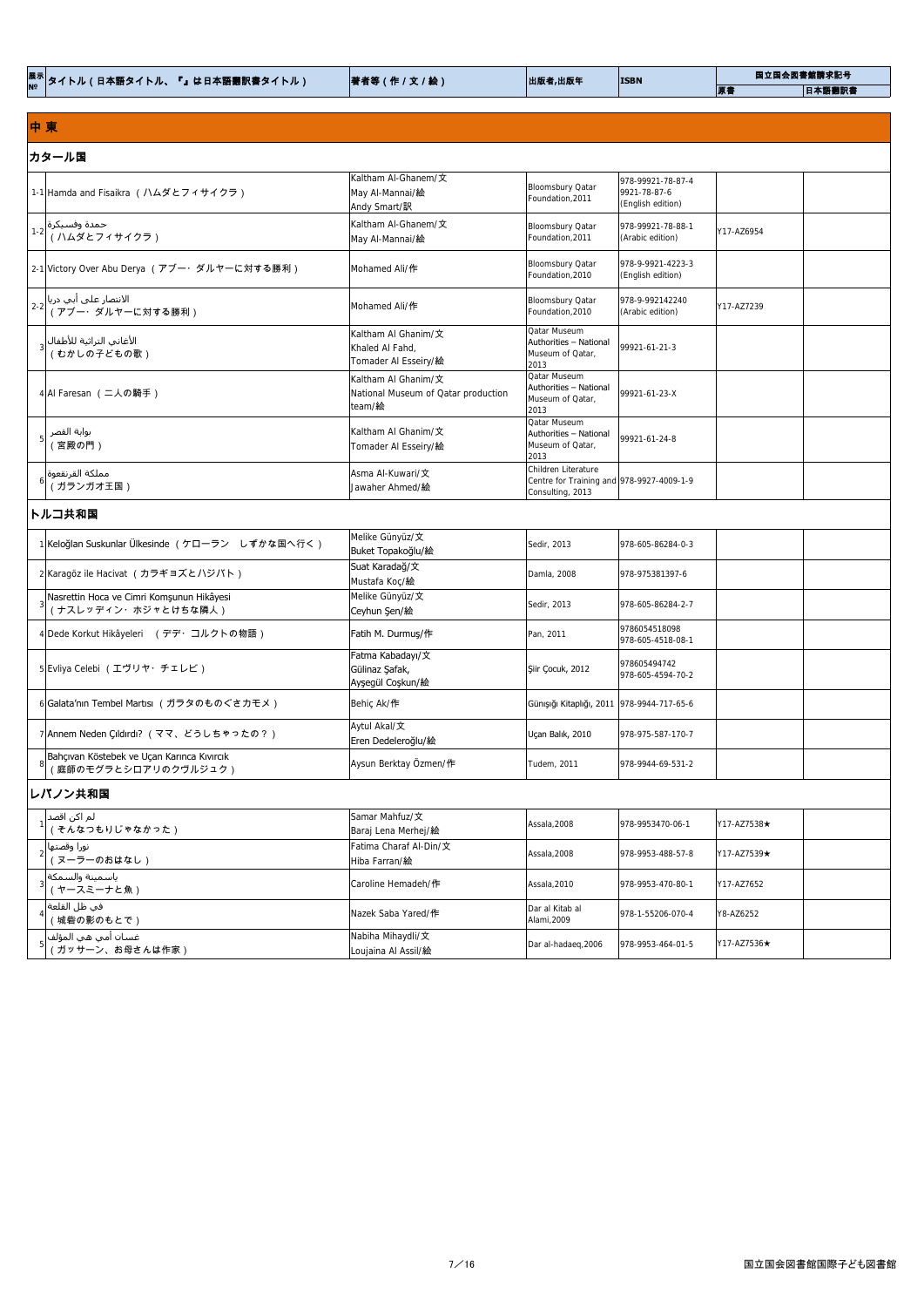|                                                                                         | 著者等(作/文/絵)                                                                       | 出版者,出版年                                                                       | <b>ISBN</b>                            | 国立国会図書館請求記号             |
|-----------------------------------------------------------------------------------------|----------------------------------------------------------------------------------|-------------------------------------------------------------------------------|----------------------------------------|-------------------------|
| │ <sup>展示│</sup> タイトル(日本語タイトル、『』は日本語翻訳書タイトル)                                            |                                                                                  |                                                                               |                                        | 原書<br>日本語翻訳書            |
| アフリカ                                                                                    |                                                                                  |                                                                               |                                        |                         |
| アルジェリア民主人民共和国                                                                           |                                                                                  |                                                                               |                                        |                         |
| Le Seigneur triste, la jeune fille et les mois de l'année<br>(かわいそうな王様と少女と12か月)         | Corinne Chevallier/文<br>Hocine Mechemache/絵                                      | Casbah, [2009]                                                                | 978-9961-64-844-5                      | Y17-B15723              |
| Le Lutin curieux qui voulait aller dans la lune<br>(月に行きたかったいたずらエルフ)                    | Corinne Chevallier/文<br>Hocine Mechemache/絵                                      | Casbah, [2009]                                                                | 978-9961-64-845-2                      | Y17-B15725              |
| 3 Touil et la flûte magique (トゥイルと魔法の笛)                                                 | Corinne Chevallier/文                                                             | Casbah, [2009]                                                                | 978-9961-64-846-9                      | Y17-B15726              |
|                                                                                         | Hocine Mechemache/絵<br>Corinne Chevallier/文                                      |                                                                               |                                        |                         |
| 4 Zimbel le petit tailleur (小さな仕立て屋のジンベル)                                               | Hocine Mechemache/絵<br>Corinne Chevallier/文                                      | Casbah, 2010                                                                  | 978-9961-64-898-8                      | Y17-B17522              |
| 5Le Prince et le cheval enchanté (王子と魅惑の馬)                                              | Hocine Mechemache/絵                                                              | Casbah, [2009]                                                                | 978-9961-64-843-8                      | Y17-B15724              |
| 6 Tom l'Atome et le Big-Bang (原子のトムとビッグバン)                                              | Yasmine Briki/文<br>Nesrine Briki/絵                                               | Casbah, 2010                                                                  | 978-9961-64-899-5                      | Y5-B421                 |
| 7 Malek le petit fennec au marché (子ぎつねマレック市場へ行く)                                       | Yasmine Briki/文<br>Nesrine Briki/絵                                               | Casbah, 2011                                                                  | 978-9961-64-279-5                      |                         |
| 8-1  Les Douces soirées de Malak et Malik (マラクとマリクの楽しい夜)                                | Youcef Dris/文<br>Rachida Azdaou/絵                                                | Dalimen, 2006                                                                 | 978-9961-759-35-4                      |                         |
| 8-2  Les Douces soirées de Malak et Malik (マラクとマリクの楽しい夜)                                | Youcef Dris/文<br>Rachida Azdaou/絵                                                | Dalimen, 2012                                                                 | 978-9931-306-44-3                      |                         |
| カメルーン共和国                                                                                |                                                                                  |                                                                               |                                        |                         |
| Pourquoi je ne suis pas sur la photo? (どうして僕が写ってない<br>の?)                               | Kidi Bebey/文<br>Christian Kingue Epanya/絵                                        | Edicef, Clé, 1999                                                             | 978-2-7235-0560-4<br>978-2-84129-634-7 | Y17-B6304★              |
| 2 La Pipe de Tita Nveng (ティタ・ヌヴェングのパイプ)                                                 | Christian Kingue Epanya/作                                                        | Orphie, 2009                                                                  | 978-2-87763-535-6                      | Y17-B15233              |
| 3 Le Petit camion de Garoua (ガルアの小さなトラック)                                               | Christian Kingue Epanya/作                                                        | Edicef, 2001                                                                  | 978-2-84129-794-8                      | Y17-B15658              |
| 4 La Fête de l'arachide (ピーナッツのごちそう)                                                    | François Kammo Melachi/文· 絵<br>Katia Castanie/文                                  | Tropiques, Cultures<br>Sud, 2010                                              | 9956-10-042-v                          |                         |
| セネガル共和国                                                                                 |                                                                                  |                                                                               |                                        |                         |
| 1 Les Aventures de Leuk-le-lièvre <b>(ウサギのルークの冒険)</b>                                   | Léopold Sédar Senghor,<br>Abdoulaye Sadji/原作<br>Georges Lorofi/絵                 | Les Nouvelles<br>éditions africaines du $S$ 978-2-7236-1630-0<br>énégal, 2007 |                                        | YQ51-A105<br>(東京本館)     |
| 2 Le Mouton d'Aminata (アミナータの羊)                                                         | Fatou Ndiaye Sow/文<br>Moustapha Ndiaye/絵                                         | Nouvelles Editions<br>Ivoiriennes, 1996                                       | 978-2-8412-9243-1<br>2-910190-84-6     | Y17-A3477               |
| 3 Nenne / Bébé Amine (赤ちゃんアミン)                                                          | Lamine Diemé/文<br>Ndèye Daba Niane/訳                                             | BLD, 2009                                                                     | 978-2-916859-10-1                      | Y17-B18025              |
| 4 Wali le petit Talibé (小さなタリベのワーリ)                                                     | Béatrice Lalinon Gbado/文<br>Moctar Ly/絵                                          | <b>BLD, 2007</b>                                                              | 978-2-916859-06-4                      | Y17-B9368<br>Y17-B15242 |
| 5 La Lutte (相撲)                                                                         | Raphaël Ndiaye/文<br>Malang Sène/絵<br>Mariame Kanté,<br>Antoinette Fall Corréa/翻案 | <b>BLD, 2011</b>                                                              | 978-2-916859-820-0                     | Y5-B245                 |
| $6$ Awa et l'âne (アワとロバ)                                                                | Awa Ndir Seck/文<br>Falilou Fall/絵                                                | <b>BLD, 2010</b>                                                              | 978-2-916859-18-7                      | Y17-B9370               |
| 7 Oumar et Mariam (ウマルとマリアム)                                                            | Malick Mayabé Fall/文<br>Abdou Karim Camara/絵                                     | BLD, 2011                                                                     | 978-2-916859-17-0                      | Y17-B9369               |
| 8 Moi, Sirou, chat sénégalais (私はシロウ、セネガルの猫)                                            | Mariame Kanté/文<br>Pape Thierno Niang/絵<br>Hélène Ngone Diop/文                   | <b>BLD, 2007</b>                                                              | 978-2-916859-21-7                      | Y17-B9372               |
| Jinne yu mel nune – Des djinns de toutes les couleurs<br>(いろんな色の中のジン)                   | Moustapha Ndiaye/絵<br>Mame Daour Wade/訳                                          | <b>BLD, 2008</b>                                                              | 978-2-916859-06-4                      | Y17-B17690★             |
| Ngaari Mawndi dans la grande forêt du Saloum<br>10<br>(Ngaari Mawndi、サルームの広大な森の中で)      | Mame Daour Wade/文<br>Abdou Simbandy Diatta/絵                                     | <b>BLD, 2009</b>                                                              | 978-2-916859-00-2                      |                         |
| 11 Des Papis pas possibles! (おじいちゃんたちにはムリだよ!)                                           | l'atelier organisé par le Bureau Régional<br>de l'UNESCO/ <b>作</b>               | <b>BLD, 2008</b>                                                              | 978-2-916859-03-3                      |                         |
| ナイジェリア連邦共和国                                                                             |                                                                                  |                                                                               |                                        |                         |
| Birds of Our Land: A Child's Guide to West African Birds<br>(私たちの国の鳥:子どものための西アフリカの鳥ガイド) | Virginia W. Dike/文<br>Robin Gowen/絵                                              | Cassava Republic, 2011 978-978-9060-900                                       |                                        |                         |
| 2 Mayowa and the Masquerades (マヨワと仮装のお祭り)                                               | Lola Shoneyin/文<br>Francis Blake/絵                                               | Cassava Republic,<br>2010-                                                    | 978-978-48518-8-6                      |                         |
| 3 Kitwa Plays the Drums (キトワはドラムをたたく)                                                   | Fatima Akilu/文<br>Alexander Amulu/絵                                              | Cassava Republic,<br>2009                                                     | 978-978-903-751-3                      |                         |
| 4 Preye and the Sea of Plastic (プレエとプラスチックゴミの海)                                         | Fatima Akilu/文<br>Alexander Amulu/絵                                              | Cassava Republic,<br>2009                                                     | 978-978-48943-8-8                      |                         |
| 5 Aliyyah Learns a New Dance (アリアの新しいダンス)                                               | Fatima Akilu/文<br>Mustapha Bulama/絵                                              | Cassava Republic,<br>2009                                                     | 978-978-48943-9-5                      |                         |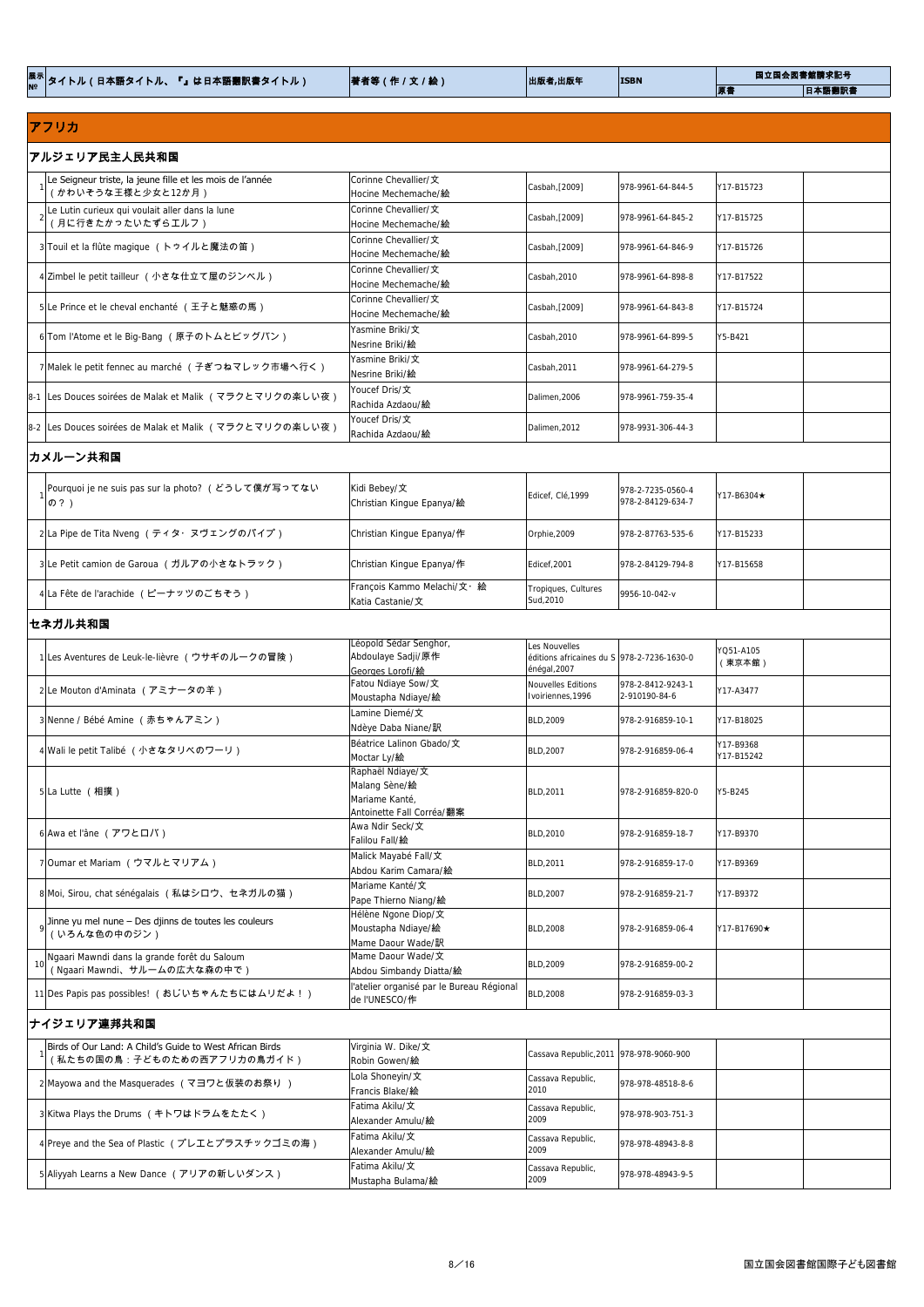| │ <sup>展示│</sup> タイトル(日本語タイトル、『』は日本語翻訳書タイトル) | 著者等(作 / 文 / 絵) | 出版者,出版年 | <b>ISBN</b> | 国立国会図書館請求記号 |        |
|----------------------------------------------|----------------|---------|-------------|-------------|--------|
|                                              |                |         |             | 原書          | 日本語翻訳書 |

| ベナン共和国                                                                             |                                                                             |                                                      |                   |             |  |
|------------------------------------------------------------------------------------|-----------------------------------------------------------------------------|------------------------------------------------------|-------------------|-------------|--|
| 1Le Rat et le serpent (ねずみとへび)                                                     | Béatrice Lalinon Gbado/文<br>François Yemadje/絵                              | Ruisseaux<br>d'Afrique, 2007                         | 978-99919-63-21-1 | Y17-B12057★ |  |
| 2 Je voudrais redevenir bébé (もういちど赤ちゃんになりたい)                                      | Alexandre Gbado/文<br>Claude Adjaka/絵                                        | Ruisseaux<br>d'Afrique, 2004                         | 978-999-1953-16-8 |             |  |
| 3 Coco taillé tête d'oeuf (ココ・タイユ:たまごのあたま)                                         | Michèle Nardi/文<br>Hervé Alladayè/絵                                         | Ruisseaux<br>d'Afrique, 2006                         | 978-99919-53-47-2 |             |  |
| Boni, l'enfant qui voulait aller à l'école (ボニ:学校に行きたかった<br>子)                     | Amour Gbovi/文<br>Hervé Gigot/絵                                              | Ruisseaux<br>d'Afrique, 2008                         | 978-99919-63-42-6 |             |  |
| 5Le Pipi rouge (赤いおしっこ)                                                            | Askanda Bachabi/作                                                           | Ruisseaux<br>d'Afrique, 2008                         | 978-99919-374-2-7 | Y1-B397     |  |
| 6Le Caïman sacré (聖なるワニ)                                                           | Messan Agbopletou/文<br>Adamah Hanvi/絵                                       | Graines de pensé<br>es, Ruisseaux<br>d'Afrique, 2008 | 978-99919-63-33-4 | Y17-B15868★ |  |
| 7 La Moto de l'oncle Assa (アッサおじさんのバイク)                                            | Cyrille Kakpo/作                                                             | Ruisseaux<br>d'Afrique, 2004                         | 978-99919-53-01-4 | Y17-B15867★ |  |
| マダガスカル共和国                                                                          |                                                                             |                                                      |                   |             |  |
| 1 I Tita sy ny boky (ティタと本)                                                        | Razanadriaka Vololomampisa Lalao<br>Elina/文 Rivo Randremba/絵                | Tsipika, 2009                                        | 978-2-912290-96-0 |             |  |
| 2 I Trimobe sy Fara, vadiny (トゥリモベと妻ファラ)                                           | Esther R. Randriamamonjy/文<br>Rainivato Rakotomalala/絵                      | Trano, 2009                                          | なし                |             |  |
| 3 Ikelimahiratra (小さな賢い少年)                                                         | Cryber Mananto,<br>Razanadriaka Lalao-Elina/文<br>Rivo Randremba/絵           | Tsipika, 2009                                        | 978-2-912290-97-7 |             |  |
| 4 Ikelimahihitsy tao d'Ambohitsoa (アンボヒットソア 幸福の町)                                  | Razanadriaka V. Lalao-Elina/文<br>Magnolia Buisson,<br>Patricia Ramahandry/絵 | Tsipika, 2010                                        | 978-2-912290-98-4 |             |  |
| Angano! Angano! Contes et Légendes de Madagascar<br>(Angano! Angano! マダガスカルの物語と伝説) | Lucie Razafintsalama Rabenjamina/文<br>Honoré Benjamin Andrianifahanana/絵    | Tsipika, 2010                                        | 978-2-36076-004-6 |             |  |
| 6 Te hianatra I Bota sy Kinga (勉強したいボータとキンガ)                                       | Esther R. Randriamamonjy/ $\pm$<br>Rainivato Rakotomalala/絵                 | FLM, 2010                                            | なし                |             |  |
| 7 Maria. Vakansy any Alaotra (マリア:アラオトラの休日)                                        | Marie Michèle Rakotoanosy/文<br>Soimanga/絵                                   | <b>Jeunes</b><br>Malgaches, 2005                     | なし                |             |  |
| Lasa mpiandry omby i Direktera (生徒に去られたコブウシと校長先<br>生)                              | Joseph Betalata/文<br>Patou/絵                                                | Tsipika Editions & Dika<br>Printy, 2002              | 978-2-36076-000-8 |             |  |
| 9 Haja sy Hasina (ハジャとハシナ)                                                         | Geneviève Ramakavelo/文<br>Nicolas Randrianarisoa/絵                          | Megaprint, 2011                                      | 978-2-917367-25-4 |             |  |
| マリ共和国                                                                              |                                                                             |                                                      |                   |             |  |
| 1Des jambes pour Aliou (アリュの脚)                                                     | Ina Keïta/文<br>Karim Diallo/絵                                               | Donniya, 2005                                        | 21-911741-41-2    |             |  |

2

L'Epopée de Soundjata: d'après la tradition orale malinké

(スンジャータの叙事詩:マリンケの口承から)

Svetlana Amegankpoé/絵

Donniya,2005 2-911741-42-0

Modibo Sidibé/文

| 3 Cadou (カドゥー)                            | Isabelle Revol/作                                      | Donniya, 2009                               | 99952-0-048-1     | Y17-B17961         |          |  |  |
|-------------------------------------------|-------------------------------------------------------|---------------------------------------------|-------------------|--------------------|----------|--|--|
| 4 Petit Poussin veut grandir (大きくなりたいひよこ) | Marlène Anna Amegankpoé/文<br>Svetlana Amegankpoé/絵    | Donniya, 2009                               | 99952-0-054-6     | Y17-B15664★        |          |  |  |
|                                           | Moulaye et Zakaria Traoré/文                           |                                             |                   |                    |          |  |  |
| 5 Nabi mon frère (ナビ 私の弟)                 | Nafogo Coulibaly/絵                                    | La Sahélienne, 2010                         | 99952-54-14-X     | Y17-B15663★        |          |  |  |
|                                           | Ismaïla Samba Traoré/翻案                               |                                             |                   |                    |          |  |  |
| 南アフリカ共和国                                  |                                                       |                                             |                   |                    |          |  |  |
| 1 Ashraf of Africa (『ぼくのアフリカ』)            | Ingrid Mennen & Niki Daly/文<br>Nicolaas Maritz/絵      | Shuter & Shooter -<br>Songololo Books, 1990 | 978-1919-888-057  | $Y17 - B4417\star$ | Y18-7566 |  |  |
| 2 Fynbosfeetjies (フィンボスの妖精)               | Antjie Krog/文<br>l(Gus Ferguson/英文)<br>Fiona Moodie/絵 | Umuzi, 2007                                 | 978-1-4152-0022-3 | Y17-B13322         |          |  |  |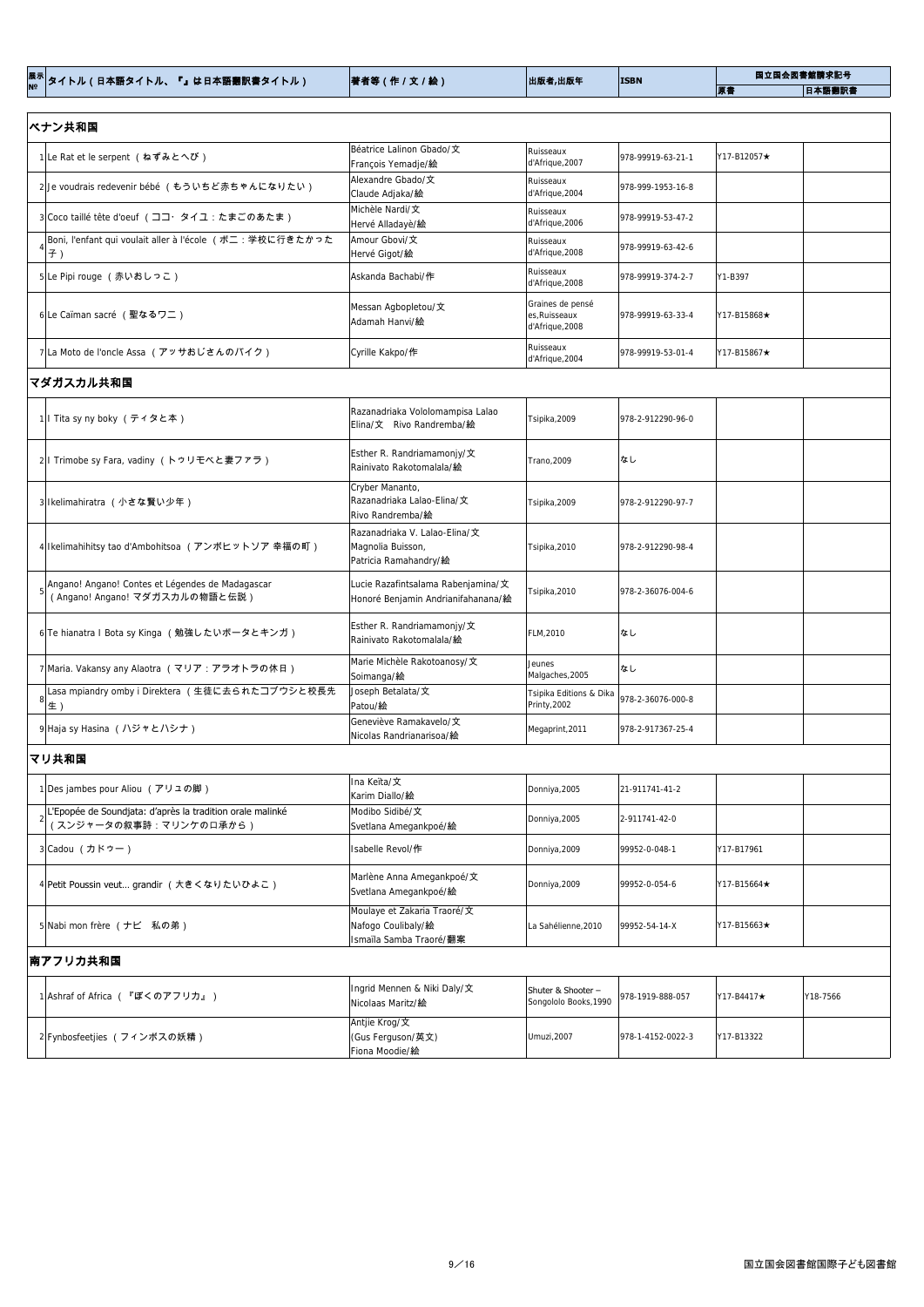| │ <sup>展示│</sup> タイトル(日本語タイトル、『』は日本語翻訳書タイトル) | 著者等 (作 / 文 / 絵)<br>出版者,出版年<br><b>ISBN</b> |  | 国立国会図書館請求記号 |        |
|----------------------------------------------|-------------------------------------------|--|-------------|--------|
|                                              |                                           |  | 原書          | 日本語翻訳書 |

| モーリシャス共和国                                                                            |                                                                                                                     |                                                       |                   |             |
|--------------------------------------------------------------------------------------|---------------------------------------------------------------------------------------------------------------------|-------------------------------------------------------|-------------------|-------------|
| 1 Marde so Zardin – Marde's garden (マルデの庭)                                           | Pushpa Lallah/文<br>Bernadette Mok Tsze Chung/絵                                                                      | Federation of Pre-<br>school<br>playgroups, 1999      | 99903-61-06-1     |             |
| 2Le paradis des oiseaux (鳥たちの楽園)                                                     | Amarnath Hosany/文<br>Thierry Permal/絵                                                                               | Bartholdi, 2007                                       | 978-99903-86-09-7 |             |
| Our musical instruments: history of the Republic of Mauritius<br>(私たちの楽器:モーリシャスの歴史)  | D. Vina Balgobin/文<br>Madvee Armoogum Sundhoo/絵                                                                     | Dehoutee<br>Balgobin, 2009                            | 978-99903-41-58-4 |             |
| 4 Contes de Noel (クリスマスのお話)                                                          | Amarnath Hosany/文<br>Thierry Permal/絵                                                                               | Bartholdi, 2005                                       | 99903-86-05-6     |             |
| 5 Mystère à la Citadelle (シタデルの謎)                                                    | Alain Gordon Gentil/文<br>Henry Koombes/絵                                                                            | Vizavi, 2001                                          | 99903-37-26-8     | Y17-B17282  |
| Zistoir Ze ek Melia: lepok esklavaz - moris 1834<br>せとメリアの物語:奴隷制時代ー1834年のモーリシャス)     | Centre Nelson Mandela pour la Culture<br>Africaine/文<br>Stanley Harmon/絵                                            | Nelson Mandela Centre<br>for African<br>Culture, 2006 | 99903-1-012-2     |             |
| Stories for Moksha: adapted for parents<br>保護者が語る:モクシャのための物語)                        | Shakuntala Halwoldar/文<br>Priska, Shaoling & Clarel/絵                                                               | Cathay, 1999                                          | 99903-41-13-3     |             |
| 8 Tizann (薬草)                                                                        | Sedley Richard Assonne/文<br>Catherine Servan-Schreiber/絵                                                            | Editions de la<br>Tour, 2006                          | 99949-22-19-X     |             |
| レユニオン島(フランスの海外県)                                                                     |                                                                                                                     |                                                       |                   |             |
| 1 La Réunion des religions (いろいろな宗教)                                                 | Fabienne Jonca/文<br>Hélène Moreau/絵                                                                                 | Océan éditions, 2010                                  | 978-2-36247-003-5 | Y5-B375     |
| 2 Elle a de qui tenir! (誰に似てるか知ってるわ)                                                 | Robi/文<br>Maîté Chaveron/絵                                                                                          | Océan éditions, 2009                                  | 978-2916-533-72-8 | Y17-B12815★ |
| Dans mon soubik: Contes de la Réunion et de Madagascar<br>(わたしのかごの中:レユニオンとマダガスカルの物語) | Florette Ratiazandry/文 (マダガスカル<br>語)<br>Cendra Tambaza/フランス語訳<br>Sully Andoche,<br>Anny Grondin/文(フランス語とクレ<br>オール語) | Epsilon, 2010                                         | 978-2-912949-35-6 | YU81-B438   |
| 4 Ticoulitintin                                                                      | Joëlle Écormier/文<br>François Gonthier/絵                                                                            | Océan éditions, 2007                                  | 978-2916-533-34-6 | YU81-B439★  |
| 5 Vélocité (速さ)                                                                      | Aurélia Moynot/作                                                                                                    | Epsilon, 2010                                         | 978-2-912949-36-3 | Y17-B14857★ |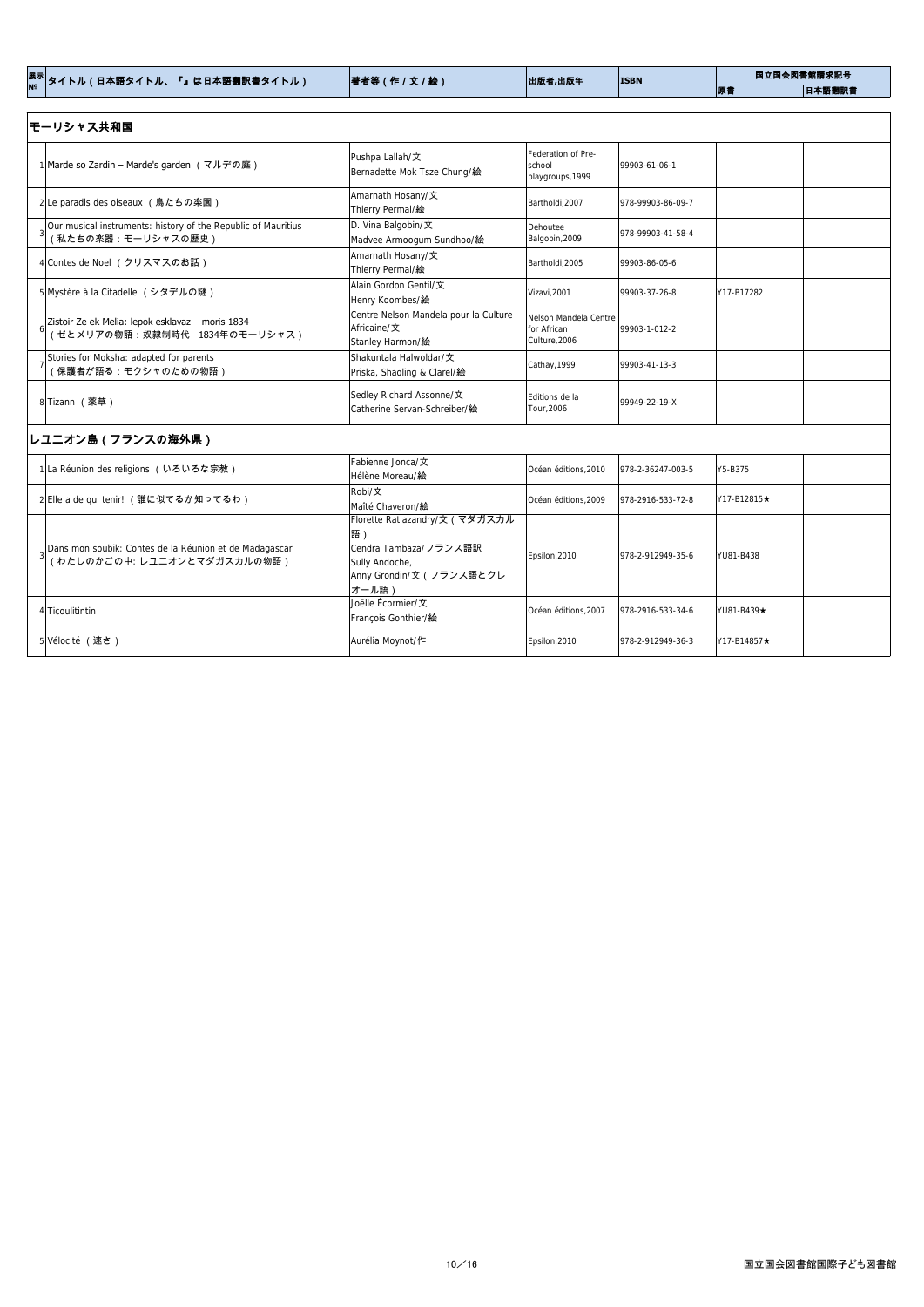| <sup>展示│</sup> タイトル(日本語タイトル、『』は日本語翻訳書タイトル) | 著者等(作/文/絵) | 出版者,出版年<br><b>ISBN</b> | 国立国会図書館請求記号 |    |
|--------------------------------------------|------------|------------------------|-------------|----|
|                                            |            |                        |             | 原札 |

# 欧 州

# 9 Tararì Tararera… (『タラリタラレラ』) Emanuela Bussolati/作 Carthusia, 2009 978-88-95443-26-3 Y17-B12756 Y18-N11-J320 エストニア共和国

| 英国                                             |                                           |                                       |                   |                       |                           |
|------------------------------------------------|-------------------------------------------|---------------------------------------|-------------------|-----------------------|---------------------------|
| 1 Each Peach Pear Plum (『もものきなしのきプラムのき』)       | Allan Ahlberg/文<br>Janet Ahlberg/絵        | Puffin, 1989                          | 978-0-14050-919-9 | $Y19-A261\star$       | Y17-7577★                 |
| 2 Mister Magnolia (『マグノリアおじさん』)                | Quentin Blake/作                           | Red Fox, 2010                         | 978-1-862-30807-7 | Y19-A693★             | Y18-715<br>Y18-N12-J94    |
| 3 The Snowman (『スノーマン』)                        | Raymond Briggs/作                          | Puffin, 2011                          | 978-0-141-34009-8 | Y19-A199★<br>Y19-A177 | Y18-10314<br>Y18-M99-151★ |
| 4Dear Zoo (『どうぶつえんのおじさんへ』)                     | Rod Campbell/作                            | Macmillan, 2010                       | 978-0-230-74772-2 | Y17-B15572★           | Y18-N09-J25<br>Y18-3808   |
| 5 The Gruffalo ( 『もりでいちばんつよいのは?』)              | Julia Donaldson/文<br>Axel Scheffler/絵     | Macmillan, 1999                       | 978-0-333-71093-7 | Y17-B15001★           | Y18-N01-63                |
| 6 Elmer (『ぞうのエルマー』)                            | David McKee/作                             | Andersen Press, 2007                  | 978-1-84270-731-9 | Y17-B15529            | Y17-4950<br>Y18-N03-H34   |
| 7 We're Going on a Bear Hunt (『きょうはみんなでクマがりだ』) | Michael Rosen/再話<br>Helen Oxenbury/絵      | Walker Books, 1993                    | 978-0-7445-2323-2 | Y17-B9493★            | Y18-5420★                 |
| 8 Dogger (『ぼくのワンちゃん』)                          | Shirley Hughes/作                          | Red Fox, 2009                         | 978-1-862-30805-3 | Y19-A344              | Y17-8157★                 |
| 9 Peace at Last (ついに平和に)                       | Jill Murphy/作                             | Macmillan, 2007                       | 978-0-230-53241-0 | Y17-B17307★           |                           |
| 10 Owl Babies (『よるのおるすばん』)                     | Martin Waddell/文<br>Patrick Benson/作      | Walker Books,<br>1994                 | 978-0-7445-3167-1 | Y17-A1366             | Y18-12478<br>Y18-M98-130  |
| イタリア共和国                                        |                                           |                                       |                   |                       |                           |
| 1 Casa del tempo (百年の家)                        | Roberto Innocenti/文<br>Roberto Piumini/絵  | Margherita edizioni,<br>2010          | 978-88-87169-95-9 | Y17-B12200            | Y18-N10-J109              |
| 2 Che cos'è un bambino? (子どもってなに?)             | Beatrice Alemagna/作                       | Topipittori, 2008                     | 978-88-89210-25-3 | Y17-B12142            |                           |
| 3 Il fatto è (問題なのは)                           | Gek Tessaro/作                             | Lapis, 2014                           | なし                |                       |                           |
| 4 Fiume lento (ゆったりとした川の流れ)                    | Alessandro Sanna/作                        | Rizzoli, 2013                         | 978-88-17-06673-0 | Y17-B16897            |                           |
| 5 Mio padre il grande pirata (ぼくの父さんは大海賊)      | Davide Calì/文<br>Maurizio A.C. Quarello/絵 | Orecchio Acerbo, 2013 9-788896-806630 |                   | Y17-B16084            |                           |
| 6 Orso, buco! (くま、穴に!)                         | Nicola Grossi/作                           | Minibombo, 2013                       | 978-88-98177-06-6 | Y17-B17912            |                           |
| 7 Il palloncino rosso (『あかいふうせん』)              | Iela Mari/作                               | Babalibri, 2004                       | 978-88-8362-111-6 | Y17-B17653★           | Y17-5271★                 |
| 8 Piccolo uovo (『たまごちゃん、たびにでる』)                | Francesca Pardl/文<br>$\Delta$ ltan/ $\AA$ | Lo Stampatello, 2011                  | 978-88-905799-2-9 | Y17-B15540            | Y18-N13-L213              |

Altan/絵

| 1 Rongisoit (列車に乗って)                            | Ellen Niit/文<br>Vive Tolli/絵        | Tammerraamat, 2013     | 978-9949-482-82-5  | Y17-B17569 |  |  |  |  |
|-------------------------------------------------|-------------------------------------|------------------------|--------------------|------------|--|--|--|--|
| 2 Sipsik                                        | Eno Raud/文<br>Edgar Valter/絵        | Tammerraamat, 2016     | 978-9949-449-47-7  | Y17-B1718  |  |  |  |  |
| 3 Jussikese seitse sõpra (Jussikeseと7人のおともだち)   | Silvi Väljal/作                      | Avita, 1999            | 978-9985-2-0152-7  | Y17-B17570 |  |  |  |  |
| 4 Pokuraamat (Pokuの本)                           | Edgar Valter/作                      | Elmatar, 2009          | 978-9985-9354-9-7  | Y17-B17571 |  |  |  |  |
| 5 Leiutajateküla Lotte (発明村のLotte)              | Andrus Kivirähk/文<br>Heiki Ernits/絵 | Eesti Joonisfilm, 2006 | 978-9949-13-936-1  | Y17-B11532 |  |  |  |  |
| 6 Mister Bird's Story (Linnu氏のおはなし)             | Piret Raud/作                        | Tammerraamat, 2009     | 1978-9949-449-41-5 |            |  |  |  |  |
| 7 Moista, moista, Leenuke! (小さなLeenu、なぞなぞ、なあに!) | Signe Ora/文<br>Katrin Ehrlich/絵     | Päike ja Pilv, 2010    | 9-789985-999745    | Y17-B14832 |  |  |  |  |
| 8 Rändav kassiemme (野良ねこ)                       | Aino Pervik/文<br>Catherine Zarip/絵  | Tammerraamat, 2012     | 978-9949-482-44-3  | Y17-B15617 |  |  |  |  |
| 9Konna musi (かえるのキス)                            | Andrus Kivirähk/文<br>Anne Pikkov/絵  | Varrak, 2013           | 978-9985-3-2641-1  | Y17-B17561 |  |  |  |  |
| 10 Kui ma oleksin vanaisa (ぼくがおじいちゃんだったら)       | Indrek Koff/文<br>Marion Undusk/絵    | Päike ja Pilv, 2013    | 978-9949-9370-8-0  | Y17-B17567 |  |  |  |  |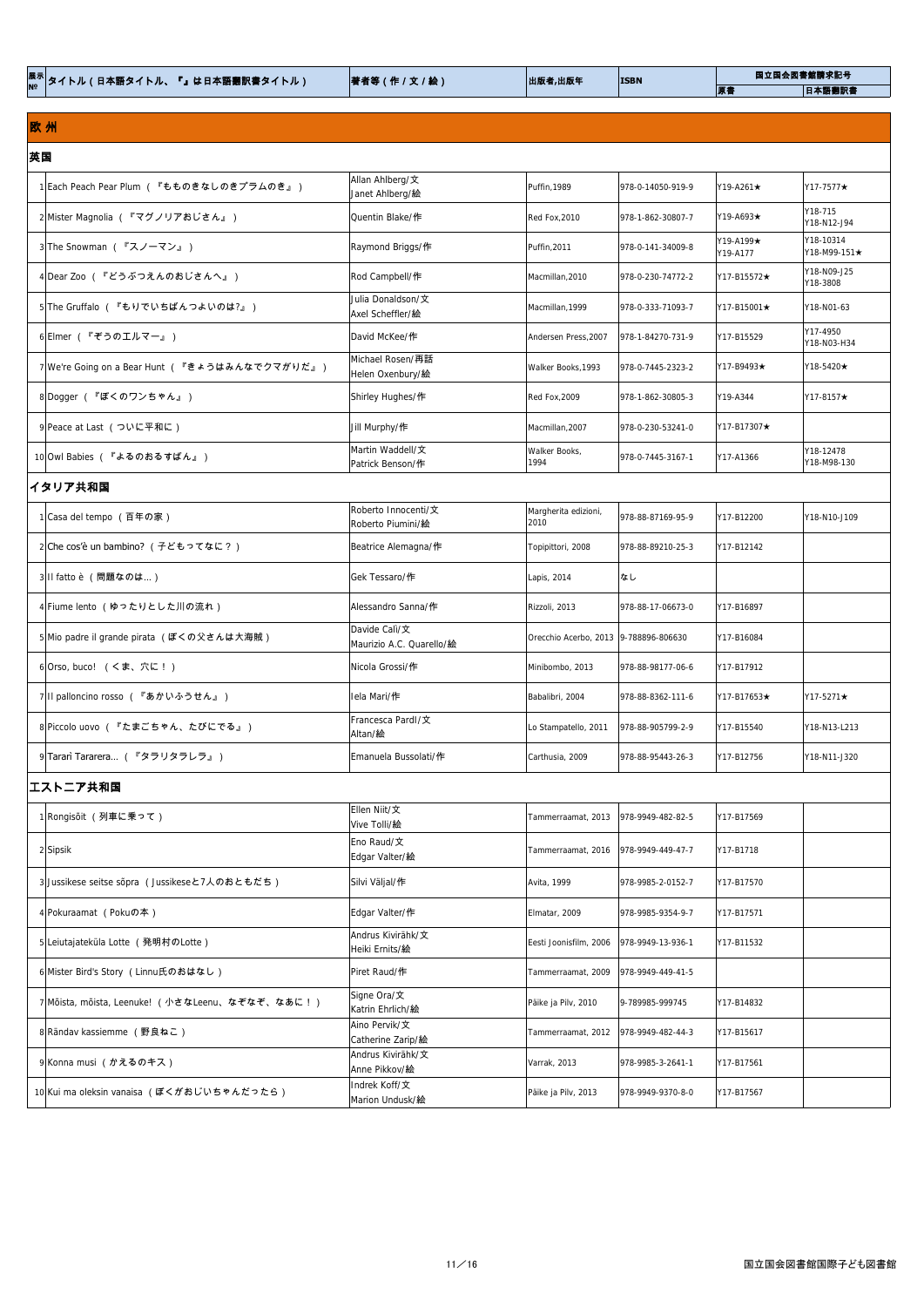|  | │ <sup>展示│</sup> タイトル(日本語タイトル、『』は日本語翻訳書タイトル) | 著者等(作 / 文 / 絵) | 出版者,出版年 | <b>ISBN</b> | 国立国会図書館請求記号 |        |
|--|----------------------------------------------|----------------|---------|-------------|-------------|--------|
|  |                                              |                |         |             | 原書          | 日本語翻訳書 |

| クロアチア共和国                                                                               |                                                  |                                                |                   |                          |                             |
|----------------------------------------------------------------------------------------|--------------------------------------------------|------------------------------------------------|-------------------|--------------------------|-----------------------------|
| 1 Plesna haljina žutog maslačka (黄色たんぽぽのドレス)                                           | Sunčana Škrinjarić/文<br>Ana Kadoić/絵             | Golden marketing-<br>Tehnička knjiga, 2004     | 978-953-2122-20-6 | Y17-B15613★              |                             |
| 2Knjiga čarobnih formula (魔術の本)                                                        | Stanislav Marijanović/作                          | Sipar, 2011                                    | 978-953-6415-80-9 | Y17-B18053★              |                             |
| 3 Morski igrokazi (海のお芝居)                                                              | Ludwig Bauer/文<br>Vjekoslav Vojo Radoičić/絵      | Golden marketing-<br>Tehnička knjiga, 2005     | 978-953-2122-45-9 | Y17-B10814               |                             |
| 4 Ljubav spašava živote (愛は命を救う)                                                       | Svjetlan Junaković/作                             | Algoritam, 2007                                | 978-953-220-498-8 | Y17-B9028★               |                             |
| 5 Kako živi Antuntun (アントゥントゥンの暮らし)                                                    | Grigor Vitez/文<br>Tomislav Torjanac/ <b>絵</b>    | Mozaik knjiga, 2011                            | 978-953-14-0656-7 | Y17-B12866★              |                             |
| 6 Gospodin Otto i stari naslonjači (オットーさんと古い肘掛いす)                                     | Dubravka Pađen-Farkaš/文<br>Dražen Jerabek/絵      | Sipar, 2010                                    | 978-953-6415-75-5 | Y17-B17687★              |                             |
| 7 Cudesna kuharica Lize Brljize (Lize Brljizeの素敵な料理本)                                  | Sonja Zubović/文<br>Marijana Jelić/絵              | Published by the<br>author, 2010               | 978-953-56354-0-6 |                          |                             |
| 8 Vodenjak i stara kruška (水の精と梨の老木)                                                   | Želimir Hercigonja/文<br>Marsela Hajdinjak-Kreč/絵 | Denona, 2008                                   | 978-953-7580-01-8 | Y17-B12163★              |                             |
| スイス連邦                                                                                  |                                                  |                                                |                   |                          |                             |
| 1 Im Traum kann ich fliegen (『じめんのしたのなかまたち』)                                           | Eveline Hasler/文<br>Käthi Bhend/絵                | NordSüd, 2008                                  | 978-3-314-01598-4 | Y17-B15557               | Y18-5128                    |
| 2 Marta et la bicyclette (『マルタとじてんしゃ』)                                                 | Germano Zullo/文<br>Albertine/絵                   | La Joie de lire,<br>2008<br>(Deuxième édition) | 978-2-88258-467-0 | Y17-B15692               | Y18-N06-H334                |
| 3 Das Buchstabenmonster (文字を食べるモンスター)                                                  | Vera Eggermann,<br>Ueli Kleeb/作                  | Atlantis 2010                                  | 978-3-7152-0433-8 | Y17-B15556               |                             |
| 4 Pippilothek??? (『としょかんのよる』)                                                          | Lorenz Pauli/文<br>Kathrin Schärer/絵              | Atlantis im Orell Fü<br>ssli,2012              | 978-3-7152-0620-2 | Y17-B15230★              | Y18-N13-L284                |
| 5 Le Tigre bleu (あおいトラ)                                                                | Nicolas Robel/作                                  | La Joie de lire,<br>2002                       | 978-2-88258-221-8 | Y16-B344                 |                             |
| 6 Heidi (ハイジ)                                                                          | Peter Stamm/再話<br>Hannes Binder/絵                | Nagel & Kimche, 2008                           | 978-3-312-00982-4 | Y17-B10470               |                             |
| Uorsin (in Puter Rhaeto-Romanic) / Ursin (in Sursilvan Rhaeto-<br> Romanic)(『ウルスリのすず』) | Selina Chönz/文<br>Alois Carigiet/絵               | Lia Rumantscha,<br>[1945]                      | なし                | Y17-B2789                | $Y17-4136\star$<br>Y18-7500 |
| 8 Pitschi (『こねこのぴっち』)                                                                  | Hans Fischer/作                                   | NordSüd, 1993                                  | 978-3-314-01739-1 | Y17-B3621★               | Y18-2963★                   |
| 9 Ma maman est devenue une étoile (わたしのママは星になった)                                       | Azouz Begag/文<br>Catherine Louis/絵               | La Joie de Lire,<br>2007                       | 978-2-88258-384-0 | Y17-B15671               |                             |
| Sapore Italiano. Piccole Storie di Pranzi domenicali<br>『イタリアのかおり:日曜日の昼ごはんの物語』)        | Valérie Losa/作                                   | ZOOlibri, 2010                                 | 978-88-88254-57-9 | Y1-B399                  | Y18-N15-L110                |
| スウェーデン王国                                                                               |                                                  |                                                |                   |                          |                             |
| Sagan om den lilla, lilla gumman (『ちいさなちいさなおばあちゃ<br>$ \hbar \underline{\mathbb{I}}$    | Elsa Beskow/作                                    | Bonnier Carlsen, 2012                          | 978-91-638-1267-5 | Y17-B13969<br>Y17-B2367★ | Y18-N01-414★                |
| 2 Astons stenar (『アストンの石』)                                                             | Lotta Geffenblad/作                               | En bok för alla, 2007                          | 978-91-7221-489-7 | Y17-B12218               | Y18-N06-H399                |
| 3 Sagan om det röda äpplet (『きえたりんご』)                                                  | Jan Lööf/ <b>作</b>                               | Bonnier Carlsen, 1974                          | 978-91-638-2673-3 | Y17-A3153                | Y17-6748                    |

| 4 Adjö Herr Muffin (『さよなら、マフィンさん』) | Ulf Nilsson/文<br>Anna-Clara Tidholm/絵        | Bonnier Carlsen, 2002 | 978-91-638-6468-1 | Y17-B4076               | Y18-N04-H164            |  |  |
|------------------------------------|----------------------------------------------|-----------------------|-------------------|-------------------------|-------------------------|--|--|
| 5 Pannkakstårtan (『フィンダスのたんじょうび』)  | Sven Nordqvist/作                             | Opal, 1985            | 978-91-7270-337-7 | Y17-B3426               | Y18-7853<br>Y18-N16-L44 |  |  |
| 6 Knacka på! (『たたいてみよう!』)          | Anna-Clara Tidholm/作                         | Alfabeta, 1992        | 978-91-7712-335-4 | Y17-A6140★<br>Y17-B2812 | Y18-10599               |  |  |
| 7 Vem är arg ? (『だれがおこりんぼう?』)      | Stina Wirsén/作                               | Bonnier Carlsen, 2005 | 978-91-638-4829-2 |                         | Y18-N13-L50             |  |  |
| スペイン王国                             |                                              |                       |                   |                         |                         |  |  |
| 1 Versos del bosque (森からきこえる詩)     | Carlos Reviejo/文<br>Jesús Gabán/ <b>絵</b>    | Ediciones SM, 2013    | 978-84-675-5209-6 | Y17-B16019              |                         |  |  |
| 2 El Sueño de Lu Shzu (Lu Shzuの夢)  | Ricardo Gómez/文<br>Tesa González/絵           | Edelvives, 2011       | 978-84-263-8177-4 | Y17-B14461              |                         |  |  |
| 3 El Arenque rojo (真っ赤なニシン)        | Gonzalo Moure Trenor/文<br>Javier Zabala/絵    | Ediciones SM, 2012    | 978-84-675-5685-8 | Y17-B15826              |                         |  |  |
| 4 Gerrak ez du izenik (戦争に名はない)    | Leire Bilbao/文<br>Maite Mutuberria/絵         | Pamiela, 2013         | 978-84-7681-802-2 | Y17-B16140              |                         |  |  |
| 5Soc un artista (ぼくはアーティスト)        | Marta Altès/作                                | Blackie Books, 2014   | 978-84-942247-7-5 |                         |                         |  |  |
| 6 María Fumaça (Mariaの煙)           | Uxía Senlle et al./文<br>Pablo Giráldez Río/絵 | Galaxia, 2012         | 978-84-9865-449-3 |                         |                         |  |  |
| 7 O principio (はじまり)               | Paula Carballeira/文<br>Sonya Danowski/絵      | Kalandraka, 2012      | 978-84-8464-779-9 |                         |                         |  |  |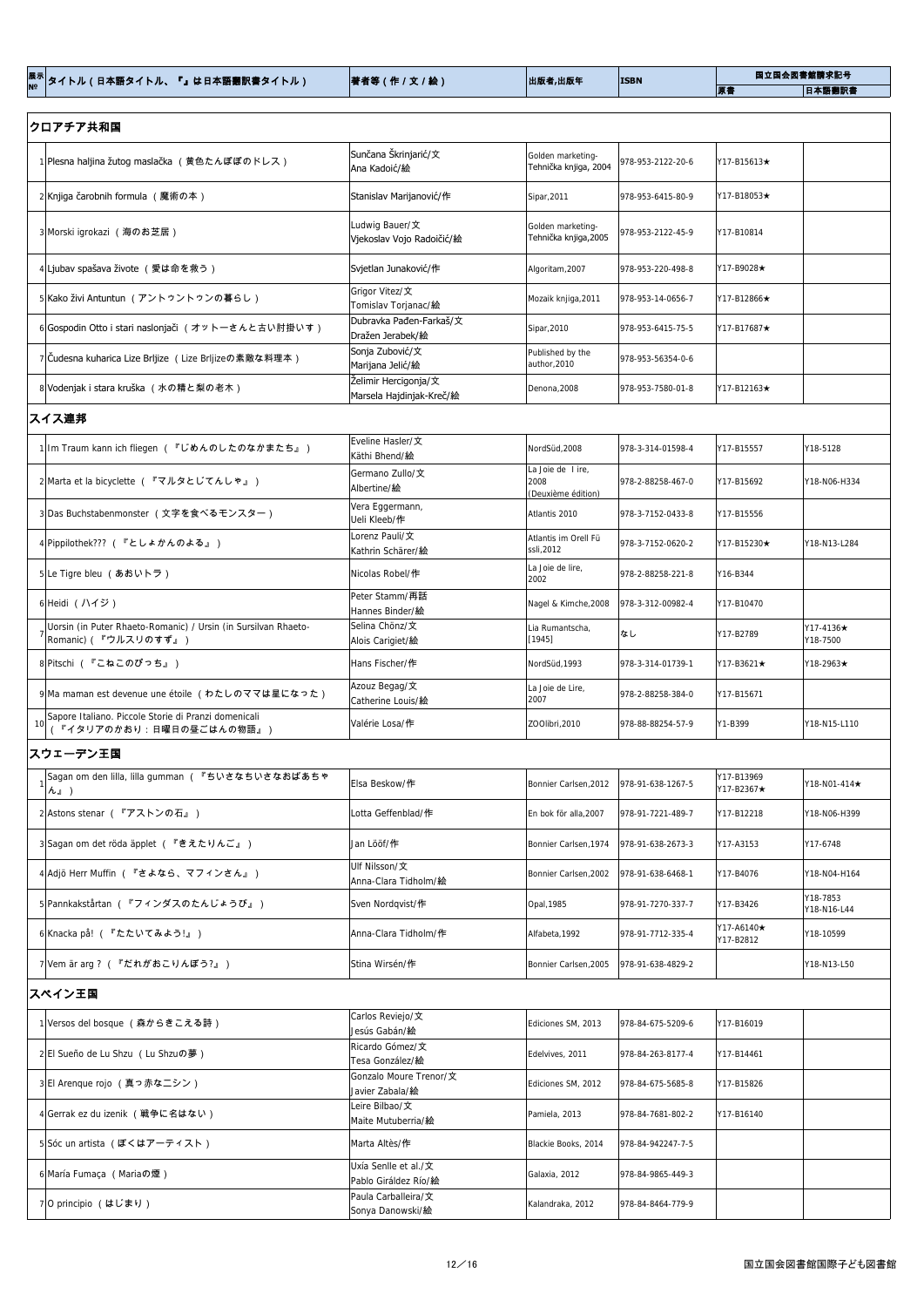| │ <sup>展示│</sup> タイトル(日本語タイトル、『』は日本語翻訳書タイトル) | 著者等(作 / 文 / 絵) | 出版者,出版年 | <b>ISBN</b> | 国立国会図書館請求記号 |        |  |
|----------------------------------------------|----------------|---------|-------------|-------------|--------|--|
|                                              |                |         |             | 原書          | 日本語翻訳書 |  |

| スロベニア共和国                                                  |                                                         |                                          |                   |             |               |
|-----------------------------------------------------------|---------------------------------------------------------|------------------------------------------|-------------------|-------------|---------------|
| 1 Pedeniped (ちいさいこ)                                       | Niko Grafenauer/文<br>Marjan Manček/絵                    | Mladinska knjiga, 2010 978-961-01-1759-9 |                   | Y17-B10375  |               |
| 2 Maček Muri (ねこのMuri)                                    | Kajetan Kovič/文<br>Jelka Reichman/絵                     | Mladinska knjiga, 2013 978-86-11-12252-6 |                   | Y17-B5800   |               |
| Kdo je napravil Vidku srajčico (Vidkuのシャツを作ったのはだあ<br>1れ?) | Fran Levstik/文<br>Roža Piščanec/絵                       | Mladinska knjiga, 2013 978-961-01-1747-6 |                   | Y17-B17573  |               |
| 4 Pekarna Mišmaš (パン屋のMišmaš)                             | Svetlana Makarovič/文<br>Kostja Gatnik/絵                 | Mladinska knjiga, 2011 978-961-01-1495-6 |                   | Y17-B14779  |               |
| 5 Juri Muri v Afriki (アフリカのJuri Muri)                     | Tone Pavček/文<br>Damijan Stepančič/絵                    | Miš, 2012                                | 978-961-272-084-1 | Y17-B17388  |               |
| 6 Hišica iz kock (レンガで出来た小さな家)                            | Ela Peroci/文<br>Lidija Osterc/絵                         | Mladinska knjiga, 2012 978-961-01-2215-9 |                   | Y17-B17564  |               |
| 7 Piko Dinozaver (恐竜Piko)                                 | Leopold Suhodolčan/文<br>Marjanca Jemec-Božič/絵          | Mladinska knjiga, 2015                   | 978-961-01-3860-0 | Y17-B17565  |               |
| 8 Kekec in Bedanec (Kekec E Bedanec)                      | Josip Vandot/文<br>Andrej Rozman Roza/原作<br>Zvonko Čoh/絵 | Mladinska knjiga, 2014 978-86-11-15514-2 |                   | Y17-B17566  |               |
| 9 Mehurčki (シャボン玉)                                        | Oton Župančič/文<br>Alenka Sottler/絵                     | Mladiska knj., 2004                      | 978-86-11-16951-4 | Y17-B10399  |               |
| セルビア共和国                                                   |                                                         |                                          |                   |             |               |
| 1 Jeжева кућица (ハリネズミのおうち)                               | Branko Ćopić/文<br>Dušan Pavlić/絵                        | Kreativni centar, 2010                   | 978-86-7781-278-2 | Y17-B15527  |               |
| 2 Мишко Нећејед (ミスコ 少しずつ食べる)                             | Simeon Marinković/文<br>Tihomir Čelanović/絵              | Kreativni centar, 2009                   | 978-86-7781-221-8 | Y17-B15525  |               |
| 3 Девојчица И Плаво (少女とブルー)                              | Dejan Aleksić/文<br>Boris Kuzmanović/絵                   | Zavod za udž<br>benike, 2008             | 978-86-17-14624-3 |             |               |
| 4 Љутито Мече (ふきげんな子グマ)                                  | Brana Crnčević/文<br>Dobrosav Bob Živković/絵             | Kreativni centar, 2005                   | 978-86-7781-297-0 |             |               |
| Упознајте Породицу Леопардић<br>(レパード家に会ってみましょう)          | Gordana Maletić/文<br>Ana Grigorjev/絵                    | Evro-Giunti, 2009                        | 978-86-505-1383-5 | Y17-B16618  |               |
| 6 Прича О Ваљушку (ヌードルの物語)                               | Brana Cvetković/文<br>Neda Dokić/絵                       | Kreativni centar, 2003                   | 978-86-7781-152-5 |             |               |
| Шта Све Ана Зна Добри Суседи<br>(アナの知っていること…良い隣人)         | Simeon Marinković/文<br>Dušan Pavlić/絵                   | Kreativni centar, 2008                   | 978-86-7781-514-1 | Y17-B15526  |               |
| 8 Зунзарина Палата (クロバエの宮殿)                              | Brana Cvetković/文<br>Biljana Labović/絵                  | Kreativni centar, 2001                   | 86-7781-056-0     |             |               |
| 9Плави Кит (青いクジラ)                                        | Arsen Diklić/文<br>Dobrosav Bob Živković/絵               | Kreativni centar, 2009                   | 978-86-7781-047-4 | Y17-B10840★ |               |
| 10 Јеж И Лисица (ハリネズミとキツネ)                               | Gordana Maletić/文<br>Ana Grigorjev/絵                    | Evro-Giunti, 2007                        | 978-86-505-0535-9 | Y17-B16619  |               |
| デンマーク王国                                                   |                                                         |                                          |                   |             |               |
| 1 Mis med de blå øjne (『あおい目のこねこ』)                        | Egon Mathiesen/作                                        | Gyldendal, 2011                          | 978-87-01-54431-3 | Y17-A5189★  | $Y7-241\star$ |

|  | Hvad siger sneugleungen Ulla?     | Mette Moestrup/文       | Gyldendal, 2009 | 978-87-02-07076-7                | Y17-B13990★ |              |
|--|-----------------------------------|------------------------|-----------------|----------------------------------|-------------|--------------|
|  | (小さなシロフクロウのウラは何て言うの?)             | Charlotte Pardi/絵      |                 |                                  |             |              |
|  | 4 En tur med hunden (犬とお散歩)       | Bente Olesen Nyström/作 | Gyldendal, 2011 | 978-87-02-08547-1                | Y17-B15157★ |              |
|  | $5$ Mor ( $\sqrt{3}$ $\sqrt{3}$ ) | Kim Fupz Aakeson/文     |                 |                                  |             |              |
|  |                                   | Mette-Kirstine Bak/絵   | Gyldendal, 2011 | 978-87-00-30466-6                | Y17-B11877  | Y18-N12-J52  |
|  | 6 Finn Herman (フィン・ハーマン)          | Mats Letén/文           |                 | 978-87-00-46562-6                | Y17-B6762★  |              |
|  |                                   | Hanne Bartholin/絵      | Gyldendal, 2001 |                                  |             |              |
|  | 7 Sebastians monster (セバスチャンの怪物)  | Martin Glaz Serup/文    | Alma, 2006      | 978-87-7243-236-6<br>Y17-B11868★ |             |              |
|  |                                   | Lars Vegas Nielsen/絵   |                 |                                  |             |              |
|  | 8 Marias dukke (マリアの人形)           | Morten Dürr/文          | Høst 2010       | 978-87-638-1402-7                | Y17-B15153★ |              |
|  |                                   | Lars Gabel/絵           |                 |                                  |             |              |
|  | 9Lille Frø (『ちいさなかえる』)            | Jakob Martin Strid/作   | Gyldendal, 2012 | 978-87-02-03812-5                | Y17-B15154★ | Y18-N16-L323 |
|  | 10 Guden Thor (トール神)              | Ib Spang Olsen/作       | Alma, 2004      | 87-7243-176-8                    | Y17-B6628★  |              |

2 Cykelmyggen Egon (自転車に乗る蚊エゴン) インタントリング Flemming Quist Møller/作 インタン Syldendal,2011 978-87-02-04698-4 イ17-B6780★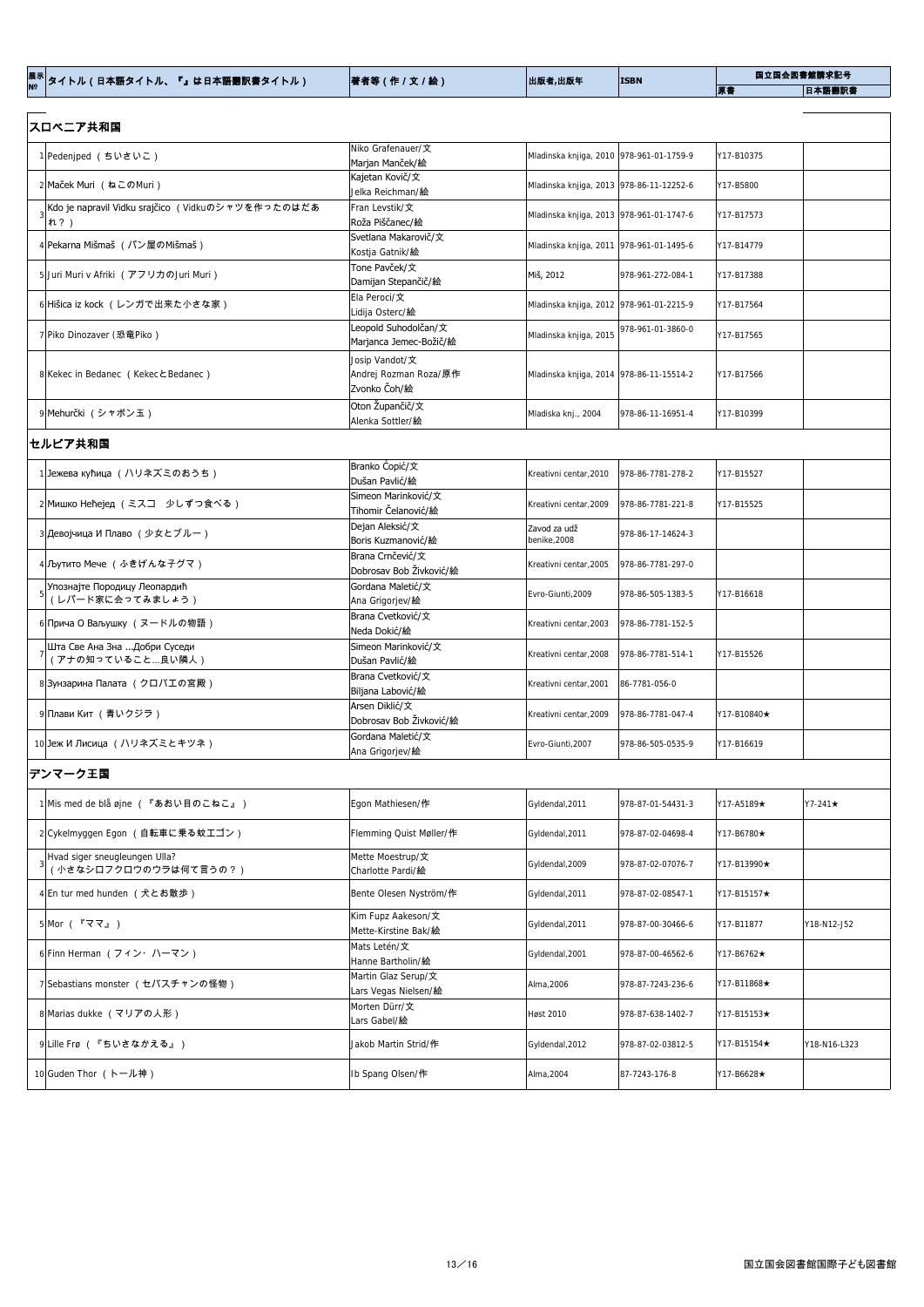|  |  | 著者等(作/文/絵) | 出版者,出版年 | <b>ISBN</b> | 国立国会図書館請求記号 |    |
|--|--|------------|---------|-------------|-------------|----|
|  |  |            |         |             |             | 原書 |

| ドイツ連邦共和国                                                                                     |                                                           |                                          |                   |             |                      |  |  |  |
|----------------------------------------------------------------------------------------------|-----------------------------------------------------------|------------------------------------------|-------------------|-------------|----------------------|--|--|--|
| Vom kleinen Maulwurf, der wissen wollte, wer ihm auf den Kopf<br>gemacht hat (『うんちしたのはだれよ!』) | Werner Holzwarth/文<br>Wolf Erlbruch/絵                     | Hammer, 2012                             | 978-3-87294-407-8 | Y17-A2880★  | Y18-8554★            |  |  |  |
| 2 Fünfter sein (『ドアがあいて』)                                                                    | Ernst Jandl/作<br>Norman Junge/絵                           | Beltz & Gelberg, c1997 978-3-407-79247-6 |                   | Y17-B3263   | Y18-M99-240          |  |  |  |
| 3 Freunde (『ともだち』)                                                                           | Helme Heine/作                                             | Beltz & Gelberg, c1982 978-3-407-79402-4 |                   | Y19-A882    | Y18-481<br>Y18-11456 |  |  |  |
| 4 Eins zwei drei Tier (いち、に、さん、しぃー!)                                                         | Nadia Budde/作                                             | Hammer, 2011                             | 978-3-87294-827-4 | Y17-A7729★  |                      |  |  |  |
| 5 Die Königin der Farben (『色の女王』)                                                            | Jutta Bauer/作                                             | Beltz & Gelberg, c1998 978-3-407-79221-1 |                   | Y17-A2083   | Y18-M99-196          |  |  |  |
| 6 Ach, so schön ist Panama (ああ、とても美しいパナマ)                                                    | Janosch/作                                                 | Beltz & Gelberg, c2003 978-3-407-79964-7 |                   | Y17-B16249  |                      |  |  |  |
| 7 Ich (わたし)                                                                                  | Philip Wächter/作                                          | Beltz & Gelberg, c2004                   | 978-3-407-79873-3 |             |                      |  |  |  |
| 8 Märchen der Brüder Grimm (グリム童話)                                                           | Jakob Grimm,<br>Wilhelm Grimm/原作<br>Nikolaus Heidelbach/絵 | Beltz & Gelberg,<br>c1995,2007           | 978-3-407-79926-5 | Y8-A3547    |                      |  |  |  |
| 9 Gehört das so??! (本当なの??!)                                                                 | Peter Schössow/作                                          | Hanser, 2005                             | 978-3-446-20563-5 | Y17-B7237★  |                      |  |  |  |
| 10 Schlaf gut, kleiner Bär (『おやすみ、くまくん』)                                                     | Quint Buchholz/作                                          | Hanser, 2011                             | 978-3-446-23807-7 | Y17-B8670   | Y18-10539            |  |  |  |
| ノルウェー王国                                                                                      |                                                           |                                          |                   |             |                      |  |  |  |
| Bukkene Bruse på badeland<br>(三匹のヤギのがらがらどん ウォーター・ワールドに行く)                                    | $\beta$ igrn F. Rørvik/文<br>Gry Moursund/絵                | Cappelen Damm, 2009                      | 978-82-02-29588-2 | Y17-B12385★ |                      |  |  |  |
| 2 Garmanns sommer (ガルマンの夏)                                                                   | Stian Hole/作                                              | Cappelen Damm, 2010   978-82-02-25922-8  |                   | Y17-B8604★  |                      |  |  |  |
| 3 Odd er et egg (たまごのオッド)                                                                    | Lisa Aisato/作                                             | Gyldendal, 2010                          | 978-82-05-39920-4 | Y17-B13984  |                      |  |  |  |
| 4Snill (いい子)                                                                                 | Gro Dahle/文<br>Svein Nyhus/絵                              | Cappelen Damm, 2009                      | 978-82-02-22132-4 | Y17-B4955   |                      |  |  |  |
| Johannes Jensen føler seg annerledes                                                         | Henrik Hvoland/文                                          | Cappelen Damm, 2010 978-82-02-22446-2    |                   | Y17-B6850   |                      |  |  |  |

(ヨハネス・イェンセンは何かが違うと感じている)

Torill Kov/絵

Cappelen Damm,2010 978-82-02-22446-2 Y17-B6850

Cappelen Damm,2010 978-82-02-32562-6 Y17-B13973★

Aschehoug,2005 978-82-03-24690-7 | Y17-B15161

Per Dybvig/作

 $\beta$ yvind Torseter/作

8 Jakob og Neikob **(ヤコブとネイコブ)** Kari Stai/作 Samlaget,2008 978-82-521-7087-0 Y17-B12106★

9

Ruffen, sjøormen som ikke kunne svømme (泳げなかったウミヘビのルフェン)

 $\begin{array}{c|c|c|c|c} \text{5} & \text{5} & \text{6} & \text{6} & \text{7} & \text{8} & \text{8} & \text{8} & \text{7} & \text{8} & \text{8} & \text{8} & \text{8} & \text{9} & \text{10} & \text{10} & \text{10} & \text{10} & \text{10} & \text{10} & \text{10} & \text{10} & \text{10} & \text{10} & \text{10} & \text{10} & \text{10} & \text{10} & \text{10} & \text{10} & \text{10} &$ 

7 Venner (ともだち) Trond Brænne, Trond Brænne, Trond Brænne, Trond Brænne, Trond Brænne, Trond Brænne, Trond Brænne, Trond Brænne, Trond Brænne, Trond Brænne, Trond Brænne, Trond Brænne, Trond Brænne, Trond Brænne, Trond Br

Tor Åge Bringsværd/文 Thore Hansen/絵

Gyldendal,2005 978-82-05-31325-5 Y17-B15158★

| ハンガリ |  |
|------|--|
|------|--|

| 1 Mazsola (『こぶたのレーズン』)                    | Bálint Ágnes/文<br>Bródy Vera/絵             | Holnap, 2015                           | 978-963-349-103-4 | Y17-B7537               | $Y9-N12-J197\star$ |
|-------------------------------------------|--------------------------------------------|----------------------------------------|-------------------|-------------------------|--------------------|
| 2 Boszorkányos mesék (魔女のおはなし)            | Boldizsár Ildikó/文<br>Szegedi Katalin/絵    | Móra, 2014                             | 978-963-11-9573-6 | Y8-B8788                |                    |
| 3 Pom pom meséi (Pom Pom のおはなし)           | Csukás István/文<br>Sajdik Ferenc/絵         | Könyvmolyképző, 2014 978-963-245-222-7 |                   | Y17-B17589              |                    |
| 4 Öreg néne őzikéje (おばあさんと子鹿)            | Fazekas Anna/文<br>Róna Emy/絵               | Móra, 2015                             | 978-963-11-9984-0 | Y17-B8228<br>Y17-B17588 |                    |
| 5 Mesebolt (おとぎばなしのお店)                    | Gazdag Erzsi/文<br>K. Lukáts Kató/ <b>絵</b> | Móra, 2015                             | 978-963-11-9902-4 | Y17-A2933               |                    |
| 6 Ha én felnőtt volnék (『もしもぼくがおとなだったら…』) | Janikovszky Éva/文<br>Réber László/絵        | Móra, 2013                             | 978-963-11-9502-6 | Y17-B7517               | Y18-N05-H280       |
| 7 Mesék Vackorról (Vackorのおはなし)           | Kormos István/文<br>Reich Károly/絵          | Osiris, 2006                           | 963-389-893-5     | Y17-B17590              |                    |
| 8 Kippkopp és Tipptopp (『キップコップとティップトップ』) | Marék Veronika/ <b>作</b>                   | Ceruza, 2014                           | 978-963-88745-8-0 | Y17-B15585              | Y18-N06-H69        |
| 9 Lenka                                   | Szegedi Katalin/ <b>作</b>                  | Csimota, 2012                          | 978-963-9768-35-2 | Y17-B17639              |                    |
| 10 Pöttyös Panni (Pottyos Panni)          | Szepes Mária/文<br>Anna F. Győrffy/絵        | Móra, 2015                             | 978-963-11-9999-4 | Y17-B17587              |                    |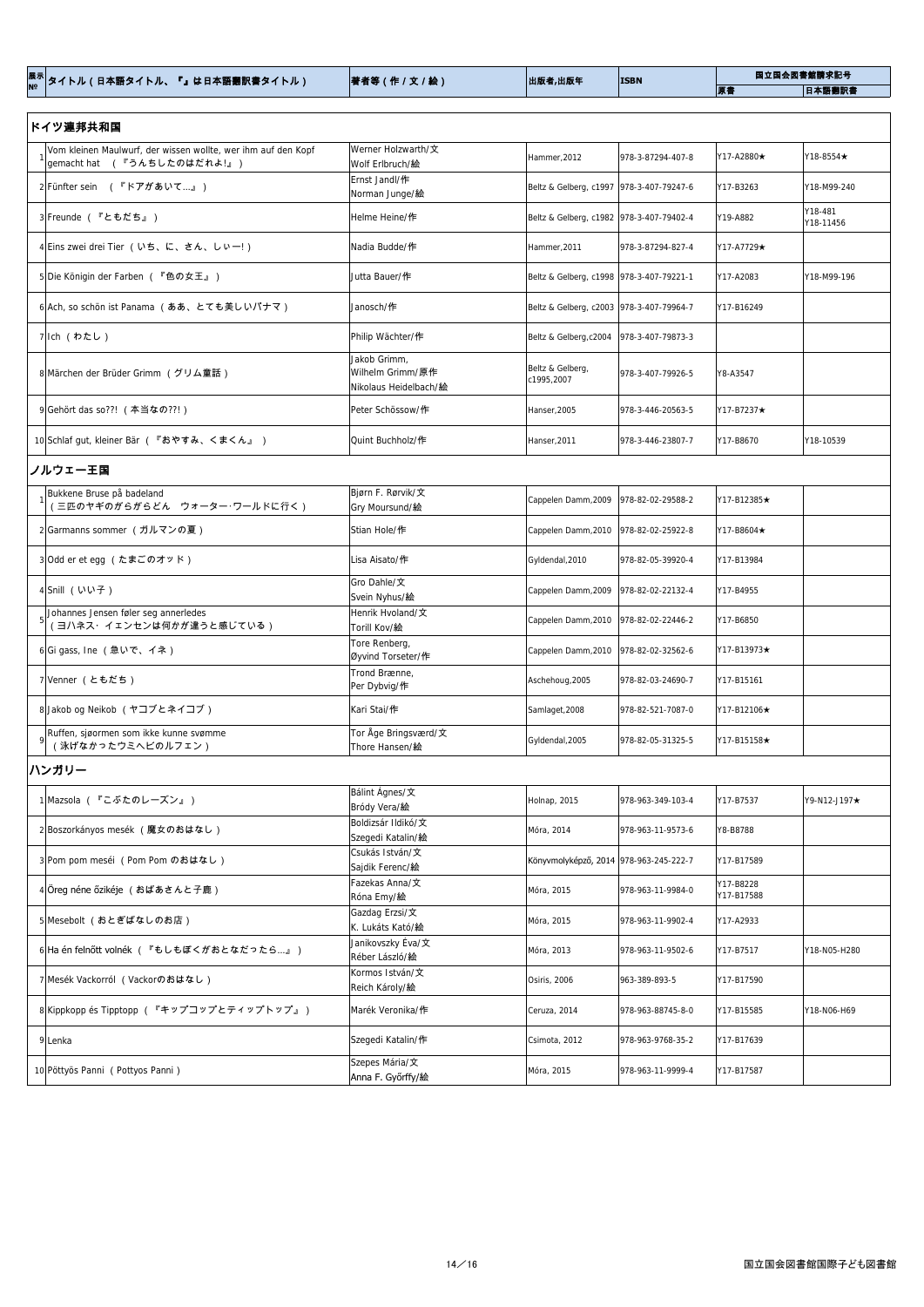|  | 著者等(作 / 文 / 絵) | 出版者,出版年 | <b>ISBN</b> |    | 国立国会図書館請求記号 |
|--|----------------|---------|-------------|----|-------------|
|  |                |         |             | 原書 | 日本語翻訳書      |

| フィンランド共和国                                                      |                                                                                                 |                                               |                   |             |                        |
|----------------------------------------------------------------|-------------------------------------------------------------------------------------------------|-----------------------------------------------|-------------------|-------------|------------------------|
| 1 Kuka lohduttaisi nyytiä? (『さびしがりやのクニット』)                     | Tove Jansson/作                                                                                  | WSOY, 1960                                    | 978-951-0-08288-1 | Y17-A5319   | Y18-5754<br>Y17-3458   |
| Koiramäki-sarja (ドッグ・ヒルシリーズ): Koiramäen talossa (ドッ<br>グ・ヒル農場) | Mauri Kunnas,<br>Tarja Kunnas/作                                                                 | Otava, 2010                                   | 978-951-1-05857-1 | Y17-A7344★  |                        |
| 3 Tatun ja Patun Suomi (これがフィンランド)                             | Aino Havukainen,<br>Sami Toivonen/作                                                             | Otava, 2007                                   | 978-951-1-21915-6 | Y2-B565     |                        |
| 4 Rauhallinen Erkki ja Hiutalepoika (やさしいErkkiとHiutalepoika)   | Sinikka Nopola and Tiina Nopola/文<br>Markus Majaluoma/絵                                         | Tammi, 2013                                   | 978-951-31-7391-3 |             |                        |
| 5 Tomppa ja Piimänakki (Tomppa EPiimänakki)                    | Kristiina Louhi/作                                                                               | Tammi, 2015                                   | 978-951-31-8468-1 |             |                        |
| Sylvi Kepposen hukkaretki<br>(シュルビ・ケッポネンちゃんのさえないピクニック)         | Juha Virta/文<br>Marika Maijala/絵                                                                | Otava, 2010                                   | 978-951-1-24114-0 |             |                        |
| フランス共和国                                                        |                                                                                                 |                                               |                   |             |                        |
| 1 Plouf ! ( 『ポッチャーン!』 )                                        | Philippe Corentin/作                                                                             | L'École des loisirs, 1991 978-2-211-02641-3   |                   | Y17-A3334★  | Y18-N06-H409           |
| Blaise et le château d'Anne Hiversère<br>(ブレーズとアン・イヴサールのお城)    | Claude Ponti/作                                                                                  | L'École des loisirs, 2004   978-2-211-07763-7 |                   | Y17-B4635★  |                        |
| 3 Bou et les 3 zours (ボウと3びきのクマ)                               | Esla Valentin/文<br>Ilya Green/絵                                                                 | Atelier du poisson<br>soluble, 2008           | 978-2-913741-66-9 | Y17-B11782★ |                        |
| 4Les Trois brigands ( 『すてきな三にんぐみ』 )                            | Tomi Ungerer/作                                                                                  | L'École des des Loisirs,<br>1968              | 978-2-211-01961-3 | Y17-A3336★  | Y17-621<br>Y18-5664★   |
| 5 Pomelo grandit (ポメロおおきくなる)                                   | Ramona Badescu/文<br>Benjamin Chaud/絵                                                            | Albin Michel<br>jeunesse, 2010                | 978-2-226-19566-1 | Y17-B15234★ |                        |
| 6Le p'tit bonhomme des bois (小さなおとこ、森へ)                        | Pierre Delye/文<br>Martine Bourre/絵                                                              | Didier jeunesse, 2003                         | 978-2-278-05383-4 | Y17-B7484★  |                        |
| 7 Roule galette (ころがるケーキ)                                      | Natha Caputo/文<br>Pierre Belvès/絵                                                               | Père Castor-<br>Flammarion, 1950              | 978-2-0816-0112-3 | Y17-B12817★ |                        |
| 8 Loulou (『オオカミクン』)                                            | Grégoire Solotareff/作                                                                           | L'École des loisirs,1989 978-2-211-02120-3    |                   | Y19-A538★   | Y18-5881<br>Y18-N02-20 |
| 9 Chien bleu (『あおいイヌ』)                                         | Nadja/作                                                                                         | L'École des loisirs, 1989 978-2-211-01417-5   |                   | Y19-A530★   | Y18-5422               |
| ルーマニア                                                          |                                                                                                 |                                               |                   |             |                        |
| 1 Basme (ルーマニア民話集 )                                            | Petre Ispirescu/編<br>Walter Riess,<br>Mihaela Paraschivu,<br>Valeria Moldovan,<br>Raluca Ilie/絵 | Corint Junior, 2010                           | 978-973-128-346-3 | Y8-B12839★  |                        |
| 2 Harap Alb (ハラップ・アルブ)                                         | Ion Creangă/文<br>Valentin Tănase/絵                                                              | Flamingo GD, [2009]                           | 978-973-1896-13-7 | Y8-B12846★  |                        |
| 3 Făt-Frumos din lacrimă (涙の美童子)                               | Mihai Eminescu/文<br>Anamaria Sminalschi/ <sup>14</sup>                                          | Gramar, 2007                                  | 978-973-591-570-4 | Y8-B12847★  |                        |

Gramar,2006 978-973-591-537-7

<sup>5</sup> Baba Iarna intră-n sat (冬の老婆が村にやってきた) Otilia Cazimir/<sup>文</sup>

Gramar,2006 978-973-591-539-1

Anamaria Smigelschi/絵

Anamaria Smigelschi/絵

Anamaria Smigelschi/絵

4 **Căţeluşul şchiop (足の不自由な子犬)** Elena Farago/文

| 6 Aventurile lui Arik (アリクの冒険)            | loana Nicolaie/文<br>Mihail Marian/絵            | Corint Junior, 2008 | 978-973-128-174-2 | Y17-B15318               |  |
|-------------------------------------------|------------------------------------------------|---------------------|-------------------|--------------------------|--|
| 7-1 Cartea cu Apolodor (アポロドールの本)         | Gellu Naum/文<br>Nicolae Vasilescu/絵            | Humanitas, 2008     | 978-973-50-2213-6 | $\text{Y8-B14331} \star$ |  |
| 7-2  A doua carte cu Apolodor (アポロドールの本2) | Gellu Naum/作<br>Gellu Naum/絵                   | Humanitas, 2008     | 978-973-50-2214-3 | Y17-B15264★              |  |
| 8 Norocel (ノロセル)                          | Laura Cristinasărăcin/文<br>Cristina Pecherle/絵 | Benefica.2010       | 978-606-92754-3-6 | Y8-B12840                |  |
| 9 Csipike, az óriás törpe (わんぱく小人のシュピカ)   | Sándor Fodor/文<br>Lívia Rusz/絵                 | Pro-Print, 2007     | 978-973-8468-58-0 |                          |  |
| 10 Die Bunte Omi (たのしいおばあちゃん)             | Ricarda Maria Terschak/文<br>Mihaela Tivadar/絵  | hora Verlag, 2010   | 978-973-8226-92-0 | Y8-B14739                |  |